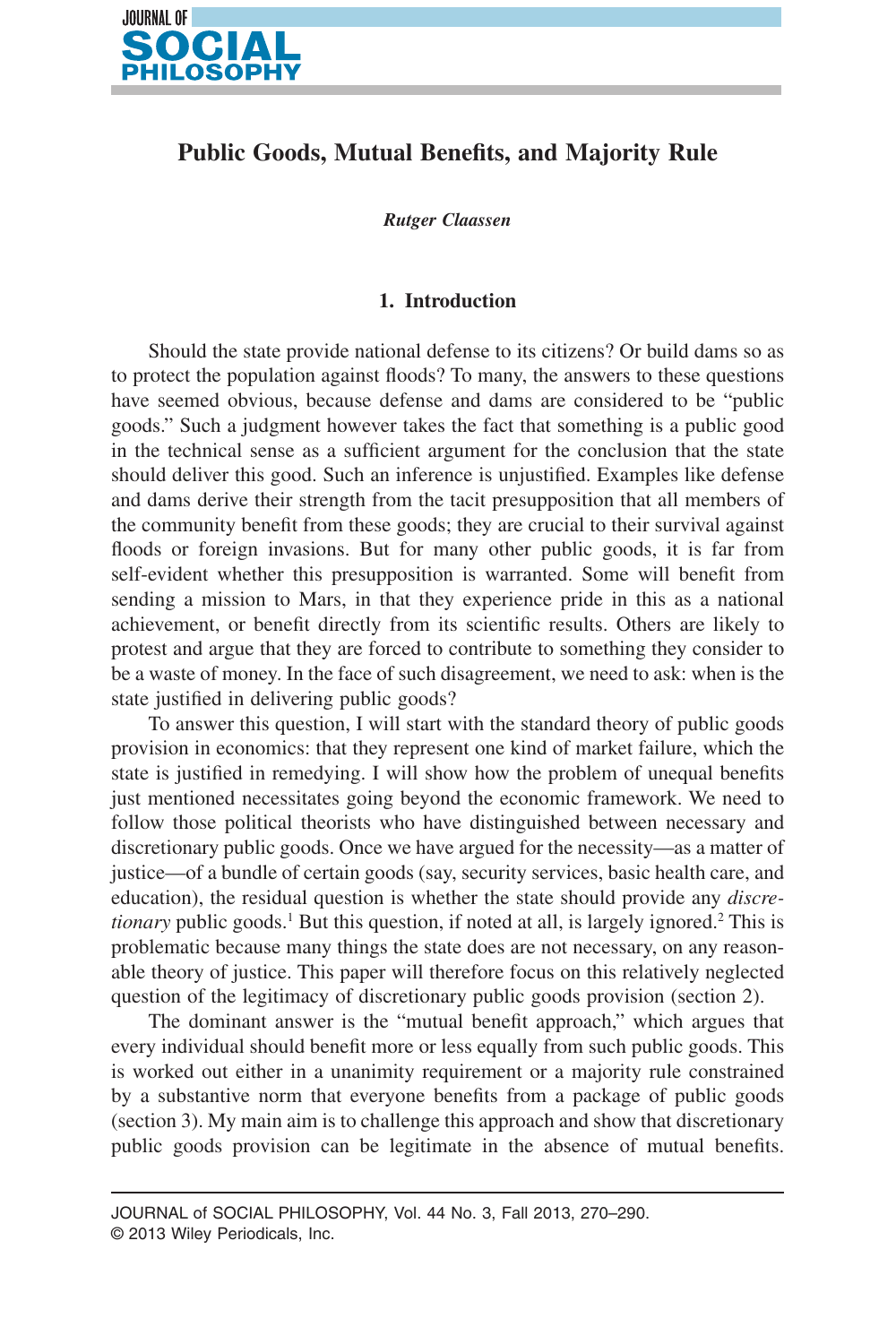First, I will briefly show how *not* to challenge the orthodoxy, by rejecting three alternative approaches that all discount the direct benefits these goods bring to individuals. (section 4). This paves the way for the introduction of my own position: that we should accept majority rule to decide which discretionary goods a community should provide. The mutual benefit constraint is only legitimate if one sees preferences for discretionary public goods as the exclusive responsibility of each individual. However, one could equally well see them as parts of reasonable conceptions of the good life that should be respected, as an "equality of welfare" approach would do (section 5). These competing views of the legitimacy of preferences for public goods need to be balanced, and the majority rule is needed to identify a fair way of doing so. Such a majority rule still needs to be constrained, but in a quite different way than the mutual benefit approach envisages: to provide a fair compromise between the mutual benefit approach and the rival equality of welfare approach (section 6).

# **2. Beyond the Economic Theory of Public Goods**

The economic approach justifies the provision of public goods when markets are unable to provide for these goods. Public goods are one category of market failure. Two characteristics make them unsuitable for market provision: they cannot be provided to some without being provided to all (nonexcludability), and their consumption by some doesn't diminish the consumption opportunities of others (non-rivalness).3 Because of these characteristics, individuals have an incentive to free riding. It has often been noted that there are very few public goods in this strict sense. Still, the framework has continued to be dominant, because goods that exhibit these features to a lesser extent can still be understood as obeying the same logic. The justification for the state to step in is that excludability is (very) difficult and costly and there is strong nonrivalness in consumption (these are "impure public goods") (Cornes and Sandler 1986).

There have been many criticisms of the economic framework. Some argued that the judgment that a certain good exhibits public goods features is insufficient: it must also be proven that the state, when providing the good, will not fall prey to worse inefficiencies of its own, and display "government failure" (Le Grand 1991). Others argued that even when markets fail, there often is more room for private actors acting in concert than the simple state-market dichotomy suggests (Ostrom 1990). Again others argued that we should widen our concept of public goods beyond the economic framework (Taylor 1995; Sunstein and Ullmann-Margalit 2001). While important, these criticisms leave intact the basic message of the economic theory: that, at least sometimes, there is an *efficiency* rationale for having the state provide certain public goods.<sup>4</sup> As David Schmidtz put it: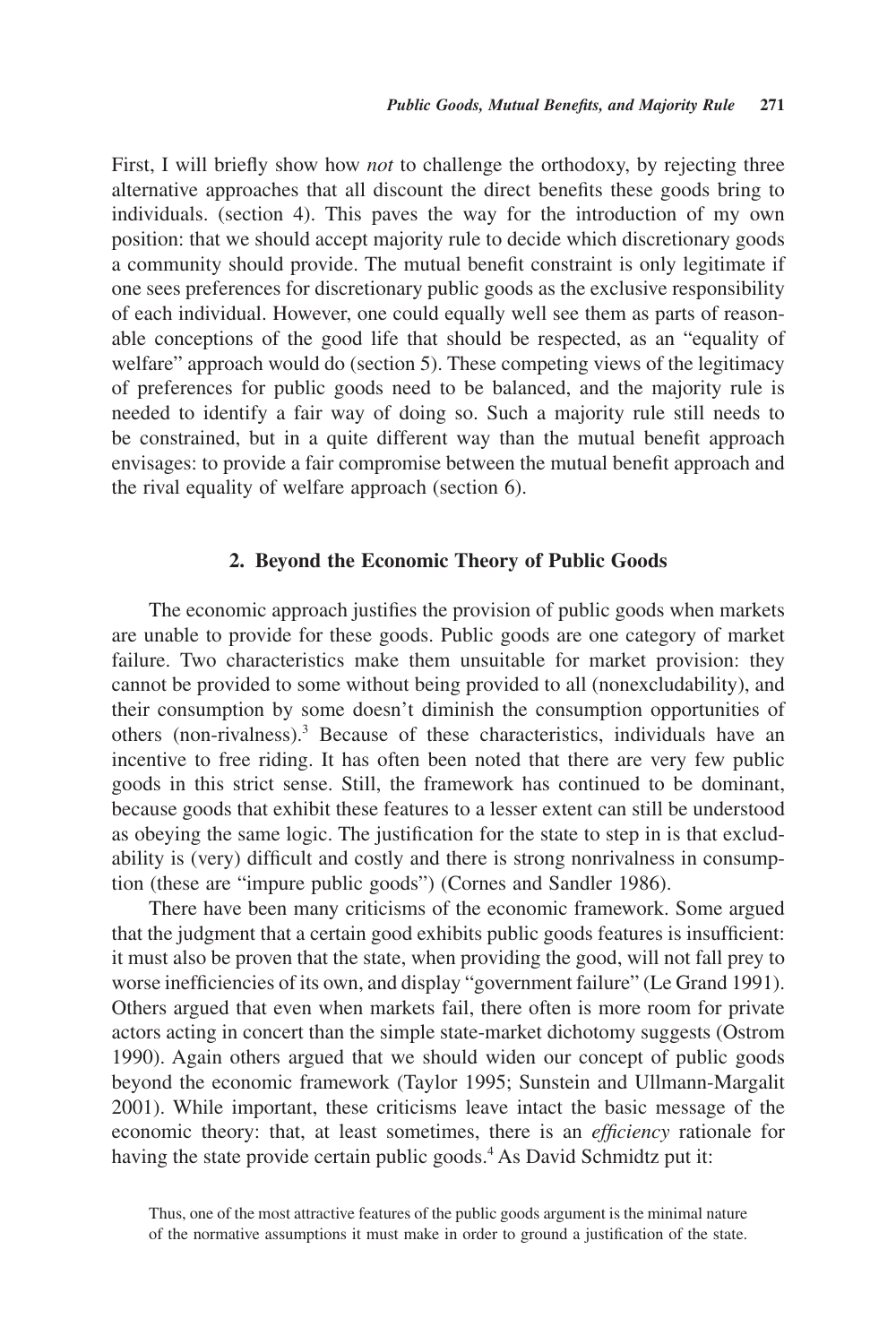# **272** *Rutger Claassen*

The public goods argument seems to presume only the legitimacy of helping people to do what they want to do but cannot do without the state's help. (Schmidtz 1991, 82)

The problem with the argument is that this minimal nature of the economic argument obscures something essential: that not all citizens want to be helped all the time. In Schmidtz's words:

The actual interests different people have in particular public goods can vary widely; that a good exhibits characteristics of nonexclusiveness and nonrivalry in consumption does not guarantee that a given person has an interest in it. For any particular public good, there will be some people for whom it is not a good at all, or, at least, has a total return too small to rationalize contributing *c*. (Schmidtz 1991, 83)

This problem of unequal benefits has become central to the political philosophical discussion. Which goods should be provided, given that for almost any good some citizens will not see an interest in its provision (but must contribute through taxation)? Note that this problem does not invalidate the economic theory of public goods completely. It does show that any case for providing a public good must satisfy two premises. The normative premise is that the provision of this public good is a normative requirement. The empirical premise is that the state can do so more efficiently than the market or any other private alternative. The problem of unequal benefits draws attention to the normative premise, while economic theory focuses on fleshing out the empirical premise in terms of the technical characteristics that explain the market's inefficiency. Both are necessary. When the theory of market failure is presented as the whole story, what actually happens is that for a certain public good (say, dams, or national defense) the normative premise is *assumed* to be satisfied.<sup>5</sup>

The economic theory of public goods remains important but needs to be supplemented by a theory stating when the normative premise is satisfied. Economic theory interprets this premise in terms of its subjective, utilitarian theory: a good should be provided when individuals have a preference for this good. But other, more objective theories are possible as well. On such objective views, whether or not individuals reveal a preference for the good is beside the point. For example, a public good should be provided if rational individuals (fully informed, deliberating carefully and impartially) would consent to its provision. Thus, once the normative premise is made explicit, *there is no a priori reason to take over economic theory's interpretation of this premise*. So how should we go about fleshing out the normative premise?

The first step most philosophers make is to distinguish between two categories of public goods, necessary and discretionary ones. The main context in which this distinction came up was the discussion, generated by H. L. A. Hart (1955), Rawls (1999 [1971], 96–98, 301–08) and Nozick (1974, 90–95) on the principle of fairness. This principle establishes obligations for individuals to contribute to cooperative schemes that one personally benefits from. Nozick had expressed skepticism about this principle, since he sees it as imperative that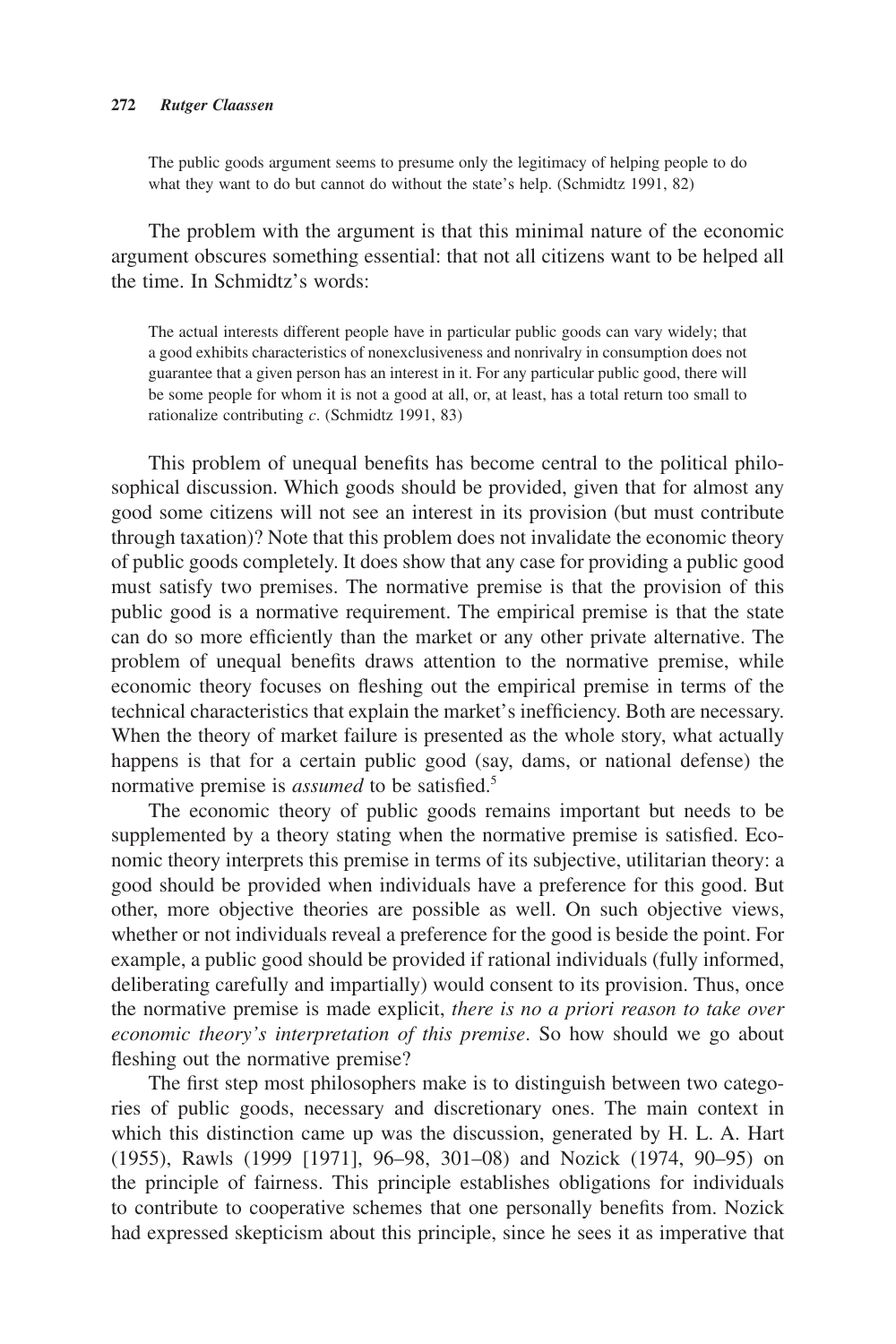individuals consent to such schemes. Rawls argued that one only has such an obligation when "one has voluntarily accepted the benefits of the arrangement or taken advantage of the opportunities it offers to further one's interests" (Rawls 1999 [1971], 96). George Klosko breaks with actual consent completely when he states that those public goods can legitimately be delivered which are

(i) worth the recipients' effort in providing them and (ii) "presumptively beneficial".  $(\ldots)$ As for (ii) by "presumptively beneficial" goods (or presumptive goods) I mean something similar to Rawls's primary goods, "things that every man is presumed to want." Since we are concerned with public goods, we can confine our attention to presumptively beneficial public goods (. . .). Basically, such goods must be necessary for an acceptable life for all members of the community. (Klosko 1987, 246)

This link to primary goods establishes the basic distinction between necessary (Klosko's "presumptively beneficial") and non-necessary, or discretionary goods.6 Necessary goods are those goods a just society guarantees for all. Whatever one's theory about necessary goods, if the distinction has any bite then on any theory some public goods will be non-necessary. I will here remain agnostic on the correct theory of justice, so I cannot give examples which goods would classify as discretionary goods. But, to have something in mind, often-used examples include some environmental goods (preservation of some endangered species nonnecessary for ecosystem maintenance), $\frac{7}{1}$  non-necessary infrastructure (a cycling path for recreational purposes, a public park), subsidies for non-necessary activities and establishments (festivals, sporting events), subsidies for the arts, libraries, research in the humanities, and public service broadcasting. For all of these goods, we are faced with the objection Joel Feinberg used as a paper title on the subject: "Not with My Tax Money!".

#### **3. The Mutual Benefit Approach**

Arguably, the dominant approach in the literature is what I will refer to as the "mutual benefit approach." The core idea is that only when all individuals benefit from a public good, its provision is justified. There are two variations of this approach. Rawls defends a strict version (unanimity requirement), while many others have defended a weaker version (mutual benefit principle). Both of these are filling in the normative premise of the public goods argument.

The paradigmatic example of the unanimity requirement is Rawls, who explains how implementation of his principles of justice requires a set-up with four branches of government. Then he adds as a fifth branch the "exchange branch," which however does not serve to realize justice as fairness. It serves as a "special trading body that arranges for public goods and services where the market mechanism breaks down" (Rawls 1999 [1971], 250). If citizens unanimously vote for delivering a certain public good (and the necessary taxes), the exchange branch allows them to use the coercive apparatus of the state to overcome the free-riding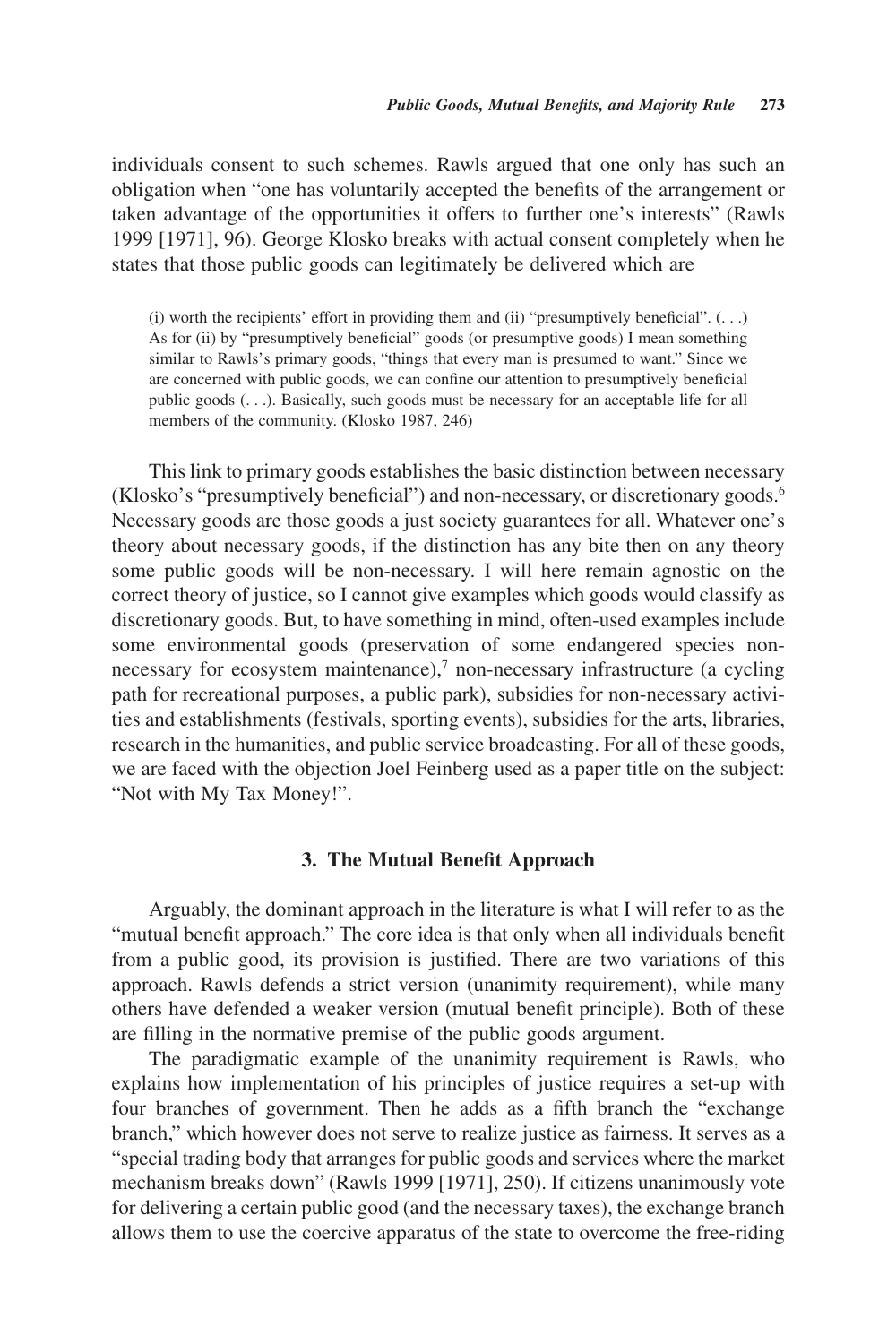problem in collecting contributions. Rawls immediately recognizes the harsh implications: in a polity of some size, it will be almost impossible to reach unanimity.8 But he emphasizes that the exchange branch assumes the overall justice of the basic structure:

But when this condition is satisfied, then the unanimity principle is sound. There is no more justification for using the state apparatus to compel some citizens to pay for unwanted benefits that others desire than there is to force them to reimburse others for their private expenses. (Rawls 1999 [1971]: 250)

In *Theory*, the exchange branch is only mentioned once more: in the context of public subsidies for the arts and sciences. These activities, falling under his principle of perfection, do not deserve to be subsidized as a matter of justice. He then mentions the exchange branch as the only option for those who nonetheless wish for public arts subsidies (Rawls 1999 [1971], 291).<sup>9</sup>

Rawls's exchange branch may seem like an example of a procedural solution: it relies solely on a decision rule to decide how to deal with discretionary public goods. Moreover, it relies on the strictest decision rule we can think of, making discretionary goods provision near to impossible. However, we should not be misled by this appearance. The only work that the decision rule is doing is to ensure that the provision of discretionary goods represents a Pareto-improvement. In that sense, Rawls's solution is substantive: the Pareto-criterion. He presents society as a cooperative venture for mutual benefit, which is just if the two principles of justice are complied with. Provided with a fair distribution of primary goods, people can go about realizing their own conceptions of the good. Goods which are not necessary for justice ("secondary goods") cannot be assumed to bring mutual benefits. Therefore, the state should not play a role unless a unanimous vote dictates otherwise. Rawls's anti-perfectionism leads him to this conclusion. Discretionary goods are related to particular conceptions of the good; a state which provides them is insufficiently neutral between them (Patten 2012).

Perhaps due to its harsh consequences, Rawls has remained virtually alone in his endorsement of the unanimity rule.<sup>10</sup> But since the underlying reasoning (anti-perfectionism) has been attractive to many, a different solution has emerged. It remains within the confines of the mutual benefit requirement but can nonetheless allow more discretionary public goods provision. This solution is to let a majority decide on a package of public goods which is to the benefit of everyone. Probably because of this reconciliation of a strict normative requirement and more palatable consequences, this has become the most popular view in the literature. While I will in the following concentrate on its most elaborate defenses, by James Buchanan and David Miller, it was also defended by authors as diverse as Joel Feinberg and Friedrich Hayek.<sup>11</sup>

The solution starts by imagining a two-stage process, in which the political community first decides on a just distribution of income and wealth (Miller) or a constitutional contract (Buchanan). Then it debates about the provision of public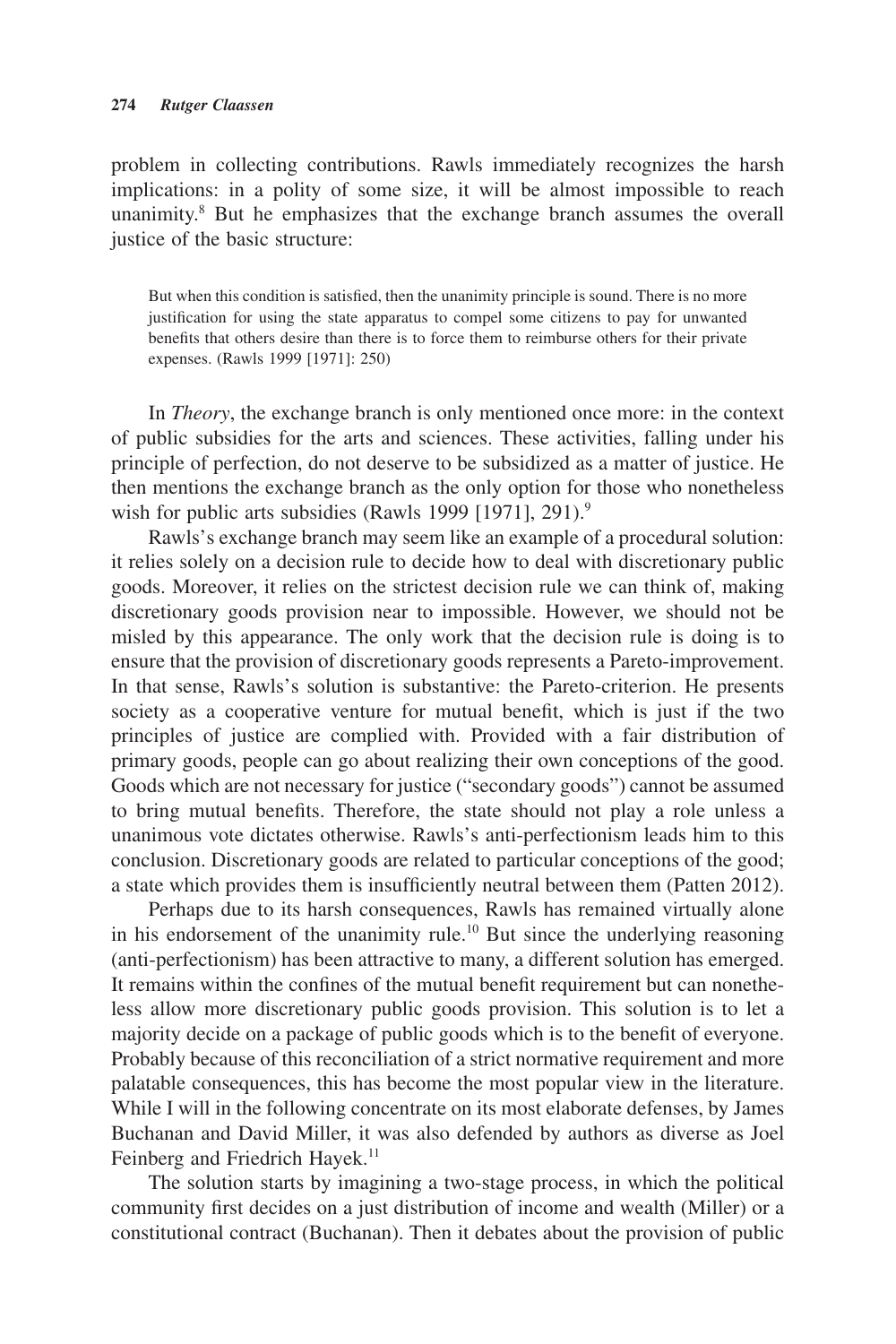goods. After the first stage, individuals will have a legitimate claim on their private holdings. Therefore from this point onward, all transactions should only be conducted with everyone's consent. This condition is normally required for transactions between private persons (market exchanges). Similarly, public goods transactions would take the form of multiparty bargains. If the community would provide public goods without everyone's consent, it would seem to take away someone's property illegitimately and therefore lead to a less just state of affairs compared to the positions reached just after the first stage (Buchanan 1975, 42–43; Miller 2004, 130–31).<sup>12</sup> However, since this generates all the familiar problems of unanimity, they propose to use the majority rule, but to combine this with a substantive constraint. To make this work, Miller makes a shift from considering as the relevant good up for decision making a package of discretionary goods as a whole, *not* any discretionary good in isolation.13 He then puts forward the idea that the majority rule is fair as long as it operates within constraints such that each citizen is a net beneficiary of this package.<sup>14</sup> One can expect every citizen to accept this scheme because all possible packages constitute a Pareto-improvement over the situation in which no package was chosen at all.

The solution is akin in spirit to a trade in Rawls's exchange branch. Again the main thrust of the solution is substantive, but in contrast to Rawls, an important element of procedural justice is brought in. The majority rule is necessary because different combinations of public goods will have differential effects on citizens. Not everyone will benefit to an *equal* extent. A political struggle can therefore be expected over packages which are skewed to benefit certain groups more than others. The majority rule is necessary to force a decision and determine which package wins. In Buchanan's language, rational individuals will *ex ante* seek to place limits on majoritarian decision making, so that public goods provision leaves everyone better off (Buchanan 1975, 43–51). Miller in the end is unsatisfied by net benefits which are very unequally distributed, and argues for a somewhat stricter variation: the packages should be chosen in such a way "as to make the net benefit received by each person as nearly equal as possible" (Miller 2004, 148).

## **4. Approaches Discounting Individual Benefits**

There are many possible ways to attack the mutual benefit approach, and accordingly many different alternative grounds for justifying state action in this territory. In this section, I will briefly revisit three of them, which all, in different ways, reject the focus on direct individual benefits.

A first alternative is to embrace perfectionism and argue that discretionary public goods should be provided to all, not so much because we care whether citizens *do* benefit from a certain public good but because citizens *should* benefit. Even those who are initially disinclined to consume this good should do so, since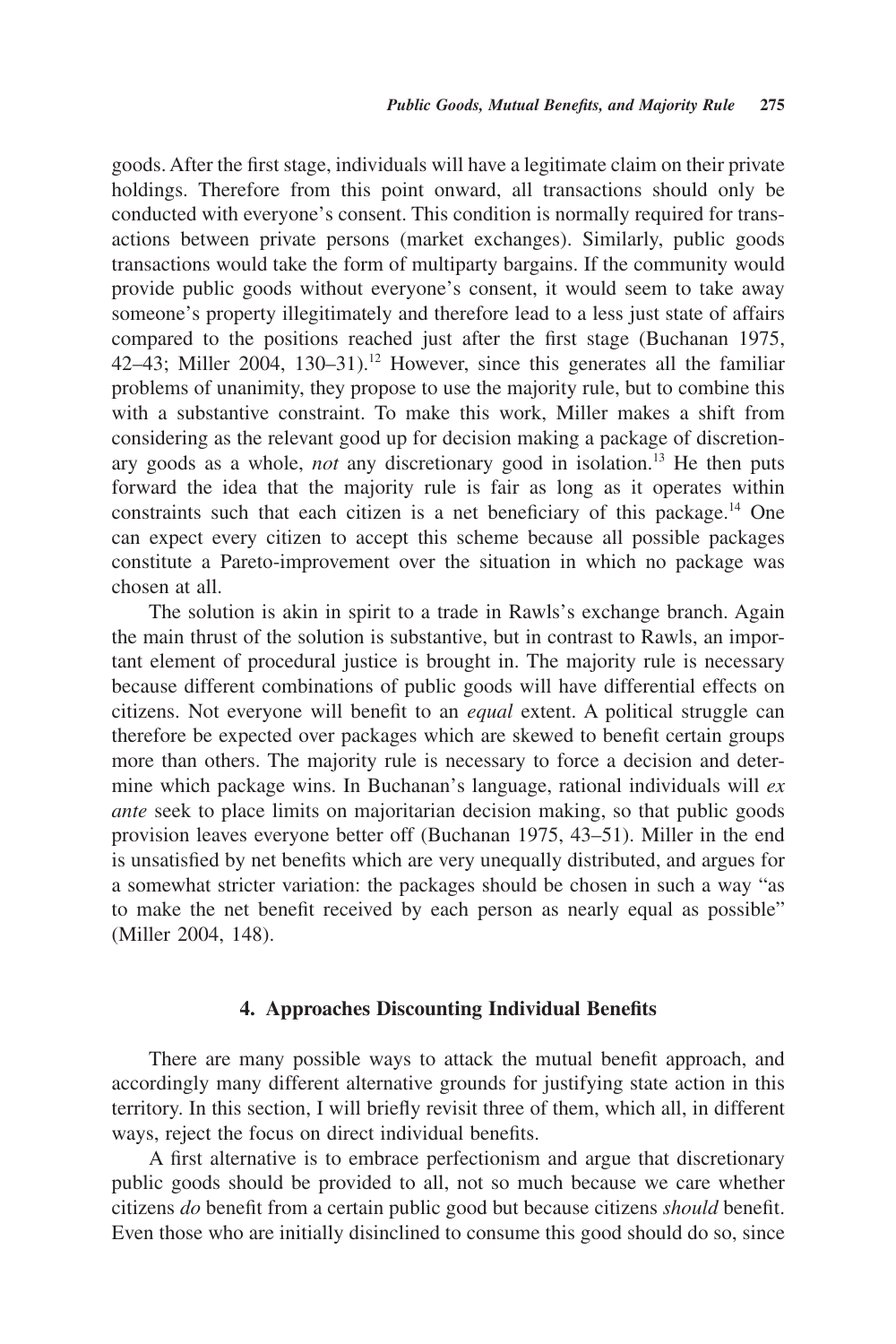it will enrich their lives. Open access lowers the threshold for people so that they can at no cost to themselves experience this enrichment. Perfectionism about values is here combined with paternalism: the view that the government knows better than we do what will benefit us. In public debates about arts subsidies, this is a well-known argument, but in the philosophical literature, I have not found a straightforward example of this view, probably because most (liberal) philosophers are suspicious of paternalism.15

I share this suspicion, but one should admit that the case against paternalism is not straightforward. Governments paying for arts, libraries, or public television do not coerce individuals into consumption of these goods; they merely offer them for consumption. The coercive aspect only comes into play at the taxation side.<sup>16</sup> Even more importantly, the argument could also be phrased in soft paternalist terms, acceptable to most liberals (Feinberg 1986, 12): that citizens are acting insufficiently voluntarily or poorly informed when they choose to consume market-based products and ignore government-sponsored high culture, because their choices are highly influenced by socialization into commercial culture, marketing efforts, etc. While this claim arguably has more solid liberal credentials, it is vulnerable on the empirical side. Proving involuntariness in art of media consumption is far from easy. Therefore, I will not rely on it.

A second alternative is to argue that the focus on individual benefits is problematic. Certain public goods should be seen as intrinsically valuable, and the community should be seen as protecting intrinsically valuable things for their own sake, regardless of individual benefits. This alternative is as perfectionist as the first one but doesn't combine it with paternalism. It has been used with respect to environmental goods. Thus, when David Miller pushed his mutual benefit argument in this context (Miller 1999), Michael Hannis replied that environmentalists have ideal-regarding considerations about the value of nature, which for the sake of public justification of environmental policies should not be reduced to the status of mere preferences (Hannis 2005). In the context of defending arts subsidies, a similar argument has been brought up by Feinberg, who claims that

it would seem odd to admit that something is objectively worthy of being valued (esteemed, treasured, cherished) and then deny that the possession of such property is any kind of reason—or a reason of significant weight—for requiring people to protect or support it. Even the egoistic philistine taxpayer, I should think, would have to admit that the possession in high degree is not grossly irrelevant. (Feinberg 2003, 121–22)

The problem with this solution is its perfectionism.17 Feinberg and others too easily pass from the ethical judgment that a good is intrinsically valuable to the political judgment that there is a role for the state in providing it. But why is the former a reason for the latter? This leaves Feinberg vulnerable against those who push the neutrality point and claim that judgments of intrinsic value belong to specific conceptions of the good life, which the government should refrain from making. This is a gap in Feinberg's defense. To anticipate my later argument, I do *not* think that arguments about intrinsic value cannot play a role in justifying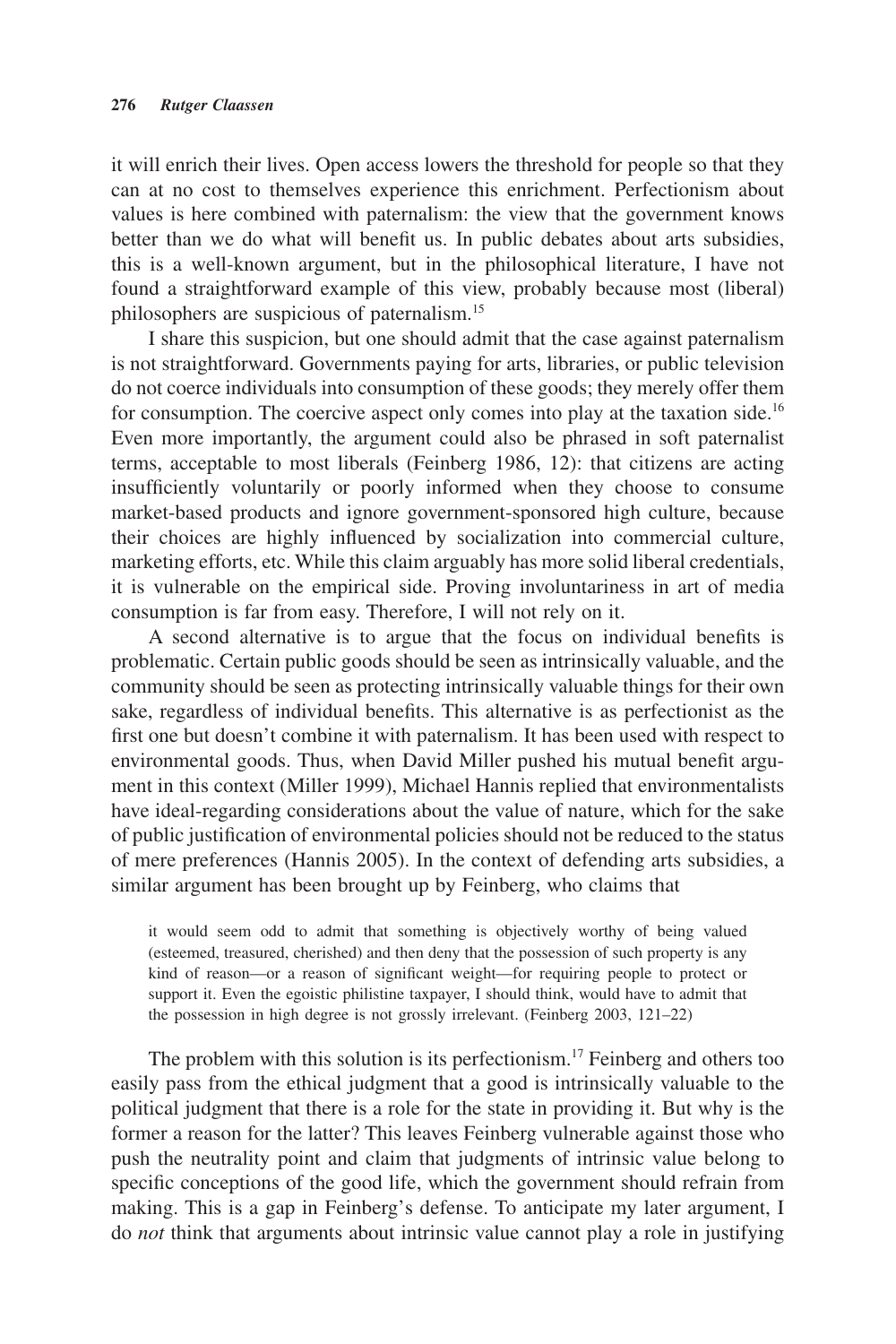discretionary public goods provision. Rather, my position will be that the necessary bridge to a political justification must come from the moral weight carried by the majority rule. If a majority thinks (for perfectionist or other reasons) that providing the good is worthwhile, this legitimates it. But this is running ahead. On its own, the intrinsic value judgment cannot carry the weight.

A third alternative is refute those who claim not to benefit from the public good, by showing that all citizens *do* benefit, indirectly. Murphy and Nagel argue that a public good should be provided if the result is "a society that is much better for everyone to live in," largely relying on spill-over effects of arts and sciences (Murphy and Nagel 2001, 63–64). Dworkin has argued in favor of arts subsidies because of the presumed benefits for the social structure as a whole (Dworkin 1985).18 Edwin Baker has argued that large externalities (both positive and negative) exist in the production of media content (Baker 2002, 41–62). Unlike the previous two solutions, this alternative does not revert to perfectionism but remains within the Paretian framework of the mutual benefit approach. The difference is that those individuals not consuming the goods themselves benefit indirectly (sometimes these are called "collective" or "social" benefits but the benefits remain benefits *to* individuals).

Since this third alternative is an extension of the mutual benefit approach, what I want to say against it also applies to that approach as a whole. My point would be that this is fine as far as it goes. If we can prove benefits to everyone directly and/or indirectly—from a certain public good, I have no objection. But we should not confine discretionary public goods provision to those cases where such benefits can be claimed. A pragmatic reason which I will not push, but which needs mentioning, is that these benefits are almost never proven. The authors just mentioned are merely asserting these spill-over effects or positive externalities.<sup>19</sup> The actual calculations are never done. Given the diffuse nature of these benefits that is hardly surprising. Similarly, that the multi-person bargains Miller and Buchanan envision actually benefit everyone has also to be simply assumed. These pragmatic defects weaken the case for the mutual benefit approach considerably.

My more principled point in the remainder of this paper, however, is that even if these benefits exist for some goods, there may also be a justification for discretionary public goods provision in the absence of these benefits. Whether absent or present, the justification should not *rely* on these mutual benefits.

#### **5. The Equality of Welfare Approach**

In contrast to the perfectionism of the first two alternatives discussed in the previous section, I will accept the fact that the relevant benefits are benefits individuals actually derive from public goods. But here, I will argue there are two principled ways to look at the status of preferences for discretionary public goods. The first one, exemplified by the mutual benefit approach, is to see them as isolated preferences for which individuals are themselves responsible. This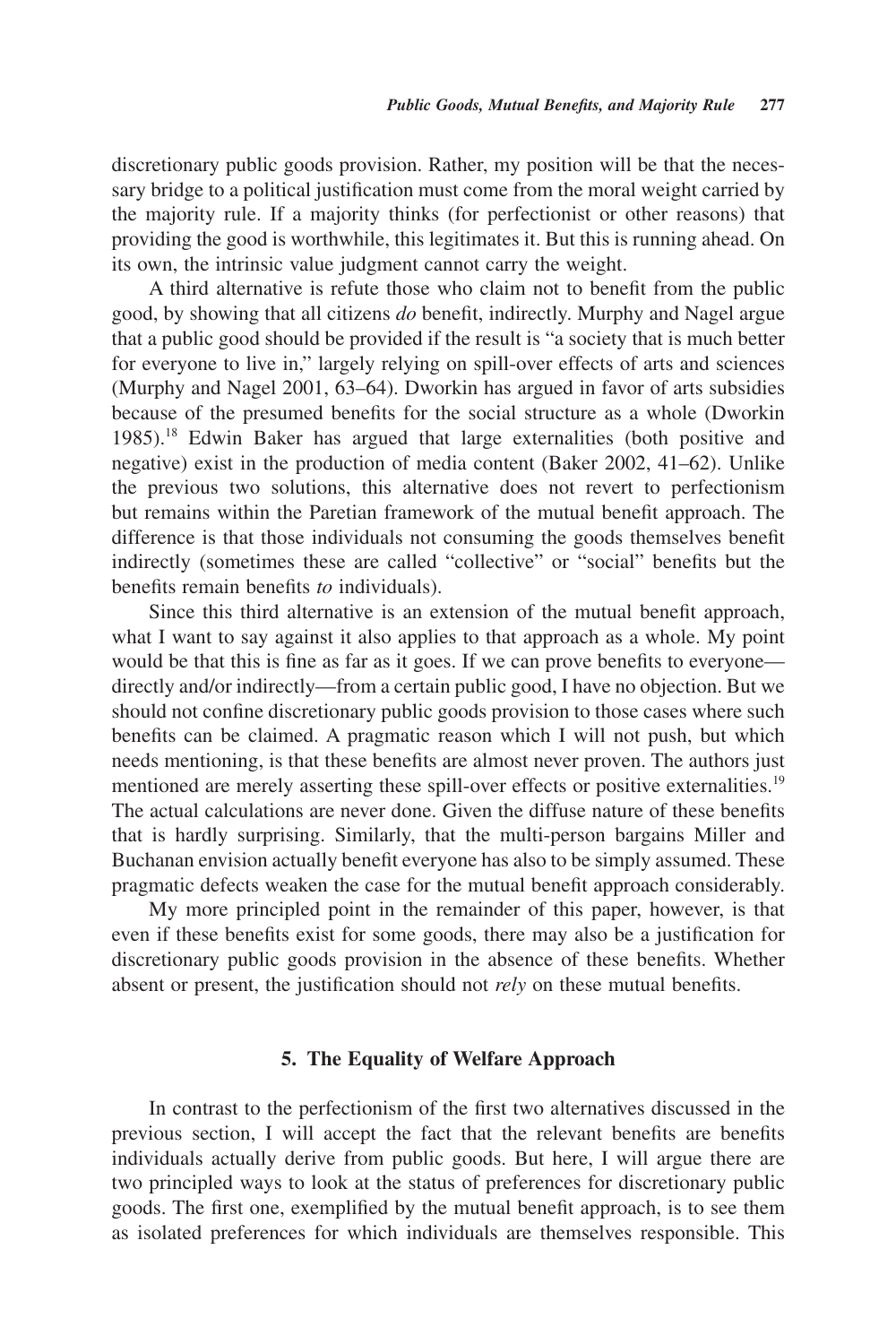assumption goes unchallenged and drives our reasoning in the direction of unanimity or the (equal) net benefit principle. But a second way of thinking about these preferences is to see them as part of reasonable conceptions of a good life, which the political community should respect by helping to satisfy them. This I will call the "equality of welfare approach" (for reasons that will become clear). In this section, I will present the case for the equality of welfare approach, but also argue that it is equally reasonable as the mutual benefit approach. In the next section, I will then argue for the majority rule as a fair procedural compromise between both approaches.

Individuals' conceptions of the good life differ, *inter alia*, in the extent to which they require market goods or public goods (or a mix of both) to be realized. Imagine two persons, one of which has a conception of the good consisting solely of public goods (call him a "PG-lover") and another one only wishing for market goods ("MG-lover"). The PG-lover will have a problem if only the market is available to spend his income and wealth. On a perfect market, consumption has to take the form of a private good ("consumption of a unit by one person precludes consumption by another"), and utility functions have to be independent ("no person gains or loses simply from the utilities of others") (Gauthier 1986, 86). This forms a problem for our PG-lover, who has a preference that does *not* take the form of exercising ownership over private goods. Ironically, David Miller has argued for this point of view in earlier work:

The market favours conceptions of the good which are centred on the private enjoyment of commodities, or which have non-commodity elements which run with the logic of the market—for instance, those who enjoy competitive success for its own sake as well as for the income it brings. (Miller 1989,  $93-94$ )<sup>20</sup>

When people with these preferences are dependent on the market, they will not be able to realize their conceptions of the good life. So neutrality seems to require asking individuals with a PG-requiring conception of the good as seriously as those with more individualistic conceptions (Kymlicka 1989). This argument is especially salient for (but not restricted to) cases where people have a preference for public provision of a good because of the commonness expressed in its being publicly provided; for example, because of the experience of interacting with others in public spaces. People may value open access in itself (Walzer 1983, 114–15; Hirsch 1999 [1976], 90–92).

What kind of principle would we get if we treated preferences for discretionary public goods in this way? Parties trying to come to a fair and impartial result would probably not adopt the (equal) net benefit principle. Trying to be impartial between PG-lovers and MG-lovers, they would probably adopt something closer to what we can call the *principle of equal welfare*: the total stock of resources left after necessary goods are provided (society's "discretionary resources") should be divided over market goods and discretionary public goods in such a way that the welfare levels of each citizen are equalized. This principle may have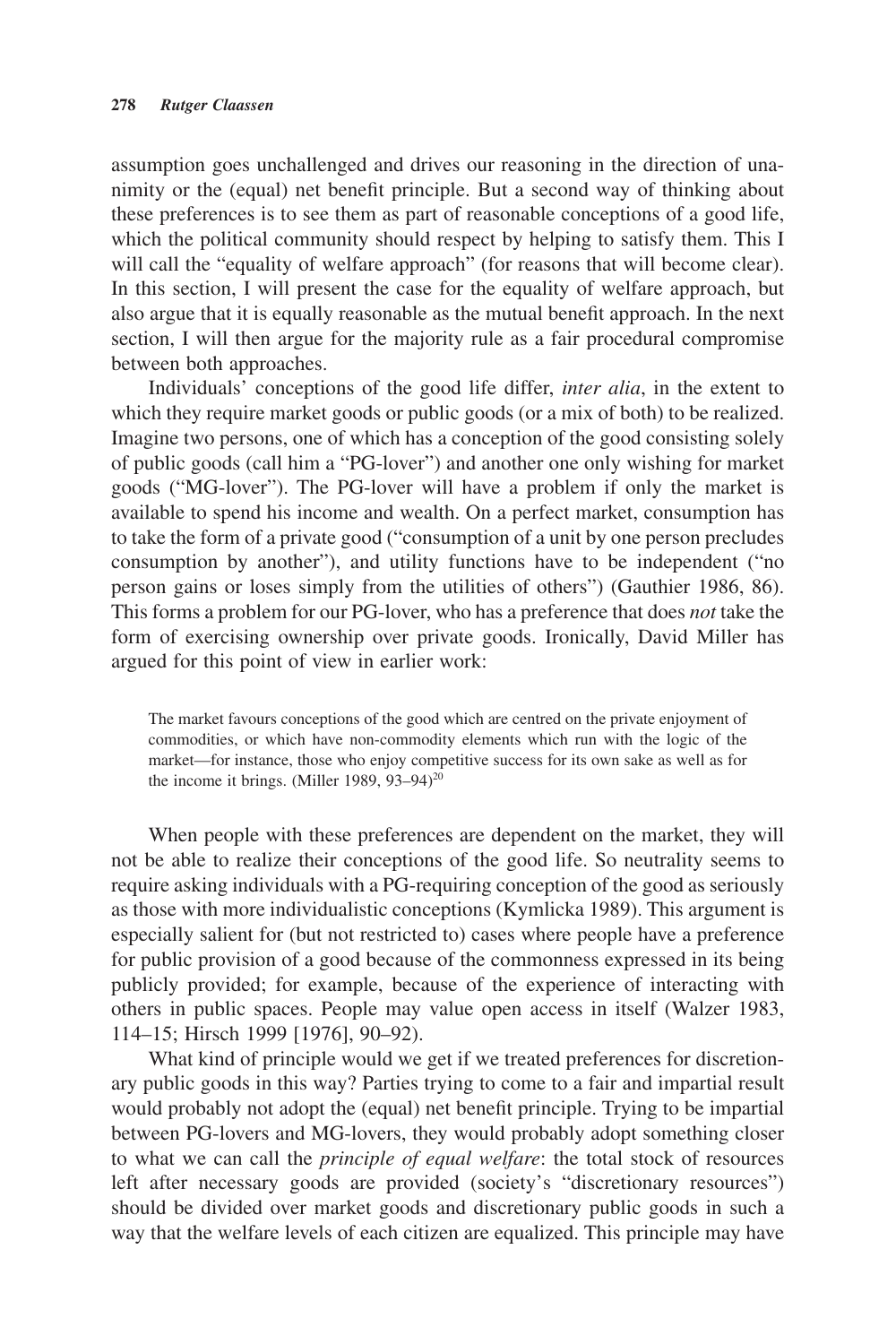strong redistributive effects, and MG-lovers will complain that they help pay for the preferences of PG-lovers, while they do not get a similar service in return. Once everyone has a few public goods in his conception of the good, this problem will be much mitigated, of course. But the more extreme cases cannot be ruled out in advance.

Thomas Scanlon once stated the problem in the same terms. He proposed a contractarian method for thinking about the choice between market and nonmarket institutions and argued that parties in a position to choose a hypothetical social contract cannot unequivocally choose market institutions. The problem, according to him, is that people do not know (i) whether they will be untalented people who would prefer to have nonmarket institutions or talented people who would do better to opt out of these nonmarket institutions, and (ii) whether or not they will have a preference for "community goods" (for purposes of the discussion here, these can be taken as equivalent to my public goods).<sup>21</sup>

In choosing between nonmarket institutions and market institutions we face a choice between institutions that restrict the liberty of some people—those who would do well to become "émigrés" or those for whom the values of community rank relatively low—and institutions that restrict the liberty of others—those who would be subject to the control of others in a market society or those who set a high value on the goods of community. There is no way to frame institutions so as to satisfy both of these groups. Thus, assuming that each generation will include some representatives of each group, no matter how we frame our institutions, some people will be faced, without their consent, with institutions that, in a most obvious sense, they would not have chosen. (Scanlon 1977,  $62-63$ )<sup>22</sup>

While I share the thrust of this passage, the formulation of Scanlon's conclusion is too dichotomous. The choice does not have to be between either having only market goods (and institutions) or having only discretionary public goods (and institutions). We can also strike a balance and adopt some mix of market and public goods. The overall message, however, is highly useful: we need somehow to establish fairness between both of these groups.

Miller's and Buchanan's theories only reason from the perspective of MG-lovers. They are preoccupied with individuals setting constraints to protect themselves against others who want to overburden the community with demands for discretionary public goods. If everybody demands some public goods, mutually advantageous packages can be assembled. But in cases where some want no public goods at all, the constraints limit the space for such bargains and (almost) no public goods will be realized. Their setup serves to protect MG-lovers against paying for other people's pleasures. The underlying intuition is that there is no reason to hold people less responsible for the costs of their preferences just because these happen to be preferences for public goods. If respect for a conception of the good which entails only market goods does not require forced contributions of others, why should this be different for conceptions which entail public goods?

Scanlon shows that, however powerful the underlying intuition, this betrays a one-sided concern with only one of the two groups' claims. We might also be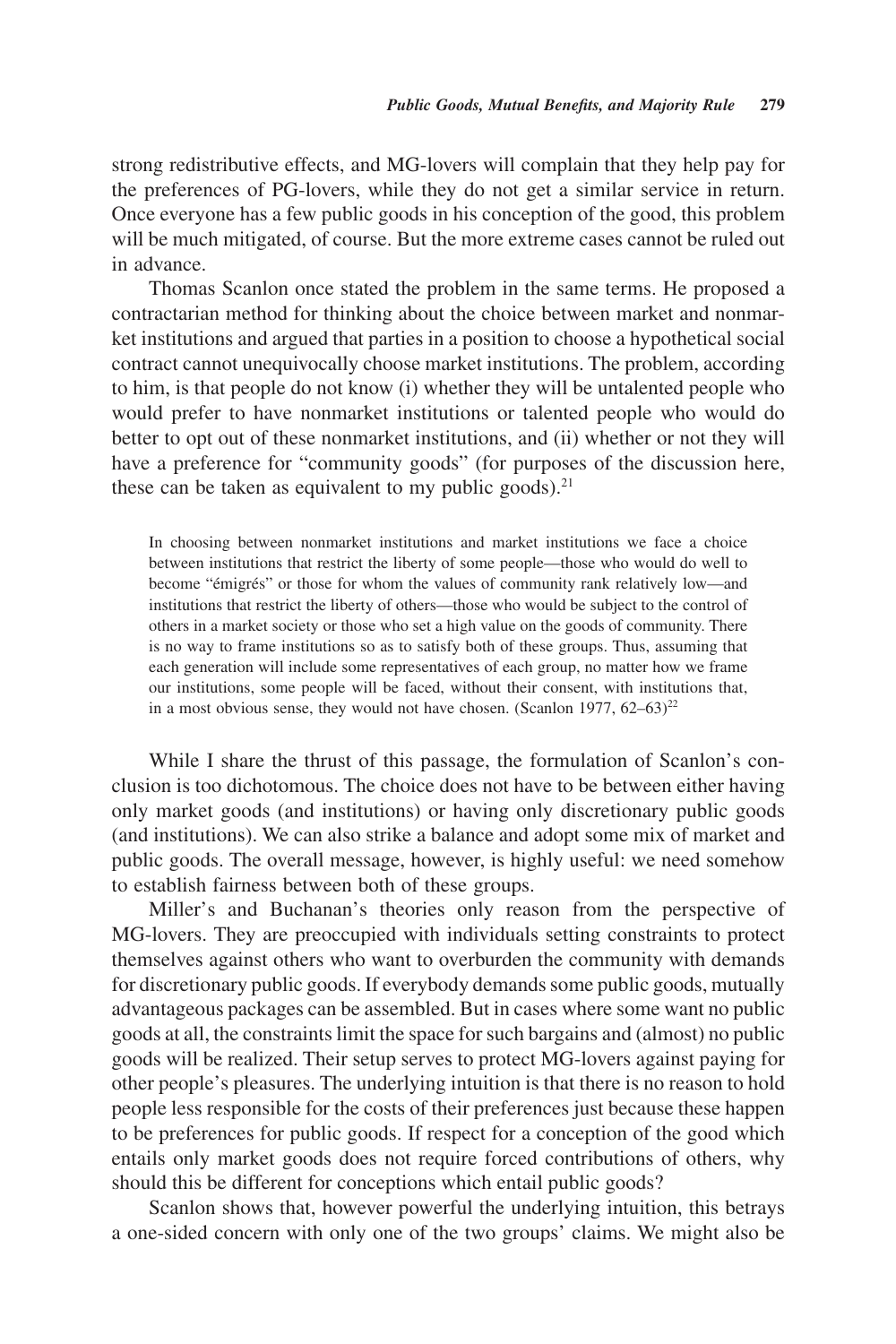concerned with individuals insuring themselves against being part of a group which needs public goods to fulfill their life plan. If we take these demands seriously, the problem isn't oversupply but undersupply. These demands are based on an opposing intuition, that is, that PG-lovers need public support for the satisfaction of their preferences, because they shouldn't become the victims of the structure of their preferences. PG-lovers might retort to MG-lovers that the latter would have appreciated help too, would they have found themselves in their situation. In other contexts, respect for people's conceptions of the good is held in high esteem. For example, states sometimes go to great lengths to accommodate minority religious beliefs. So why shouldn't people with other substantive (but often equally strong) beliefs have a similar claim upon the community?<sup>23</sup>

One may be tempted to see a link between respect for PG-preferences and the case Richard Arneson and G. A. Cohen have made for respect for unchosen preferences (for divisible goods). This would assimilate PG-preferences to expensive tastes, which can claim compensation to the extent that they are involuntarily formed.24 The approach would then be based on a variety of equal opportunity for welfare (Arneson 1989; Cohen 1989).<sup>25</sup> However, the best interpretation of the approach presented in this section is equality of welfare, not equality of opportunity for welfare. After all, it claims that individuals deserve political support for *all* their PG-preferences, whereas an equality of opportunity approach would restrict support to those preferences that were involuntarily formed (beyond a person's control). In other words, the equality of welfare approach *assumes* that all PG-preferences are involuntarily formed. This may sound radical, but we should not forget that in its radicalness, it mirrors the mutual benefit approach. Whereas the mutual benefit approach assigns full weight to individual responsibility for PG-preferences (assumes them to be voluntary), the equality of welfare approach assigns no weight to responsibility for such preferences (assumes them to be involuntary).

It was necessary, in this section, to present the arguments supporting the equality of welfare approach. However, I do not endorse this approach. The problem is that the equality of welfare approach is as one-sided as the mutual benefit approach it is arguing against. In my view, it seems equally reasonable to consider preferences for discretionary public goods as part of conceptions of the good life (which deserve some respect from the larger political community), and as simple preferences (for which individuals remain fully responsible). The seeming reasonableness of both approaches can best be explained by the intractability of the problem of attributing responsibility for our preferences. Given the often pervasive natural and social influences on our preferences, it seems reasonable to attribute *no* responsibility at all to persons for their preferences (as the equality of welfare approach does). Given the stubborn intuition that despite natural and social influences, we are often able to make (at least partially) free choices, it seems reasonable to attribute *full* responsibility to persons for all of their preferences (as the mutual benefit approach does). One might equally say that both perspectives are unreasonable, or "one-sidedly reasonable." In practice,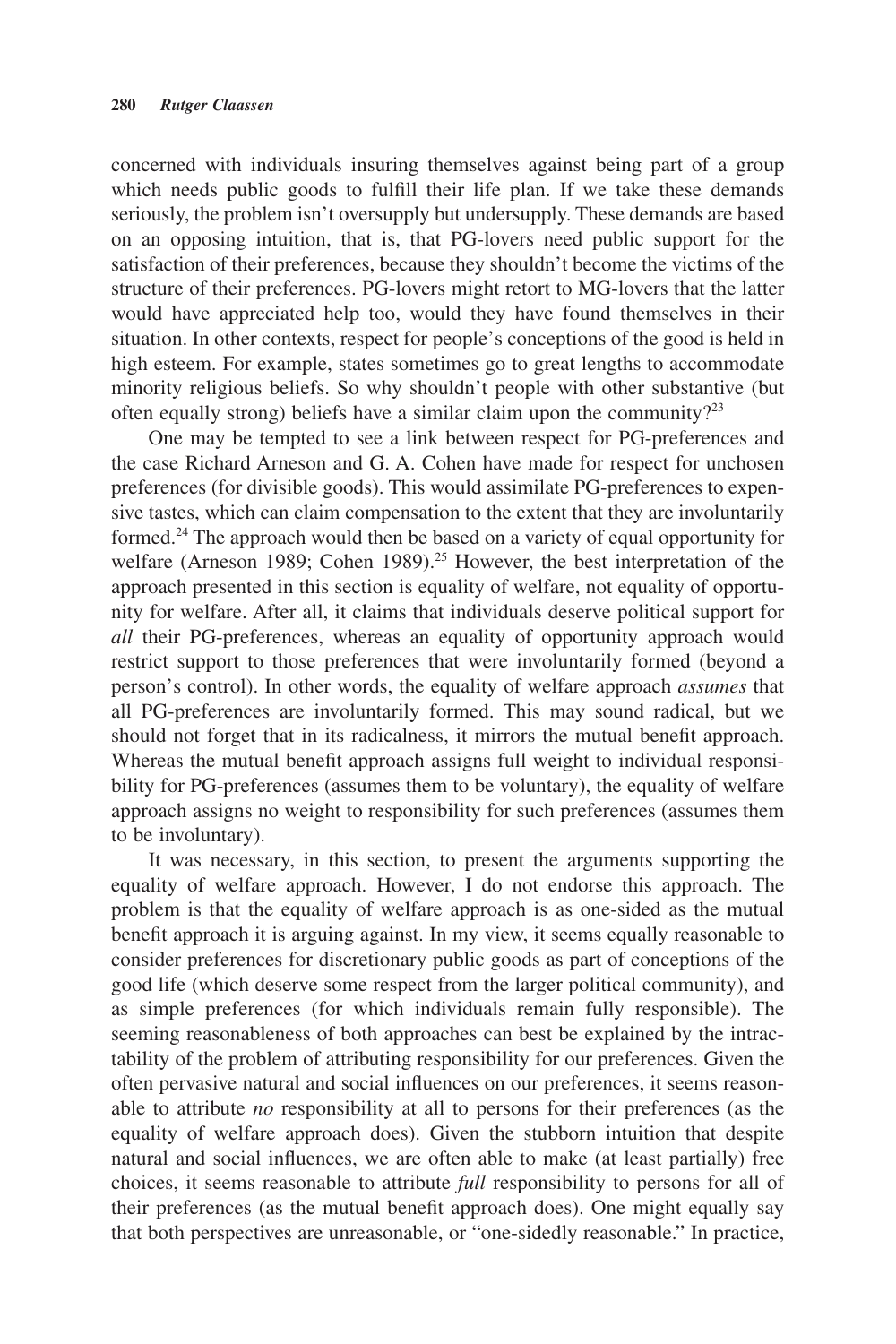the origin of our preferences is hard to track and probably, in many cases, a mix of voluntary and involuntary elements.

If this is correct, then the challenge is to find a solution that does justice to both perspectives and strikes a middle ground.<sup>26</sup> Parties trying to reason from an impartial point of view can be expected to be pulled apart, seeing the (un)reasonableness of both perspectives. They would consider the possibility of being a PG-lover or an MG-lover and agree upon the need to somehow strike a balance between these two competing intuitions. This balance cannot be found by restricting PG-provision to situations where PG-lovers hold their preferences voluntarily (i.e., adopting an equality of opportunity for welfare approach), even if that would be the theoretically most elegant solution. Such enquiries would require a highly intrusive (illiberal) and costly monitoring effort. Even if it could be done, the levels of voluntariness would be different for different PG-lovers, and they would be susceptible to changes over time (so that a stable policy is hard to make). Instead, an institutional solution that incorporates and mediates between both points of view is necessary. The attractiveness of majority rule as a fair solution should be located in this context. It responds to the presence or absence of individual preferences for specific discretionary public goods (through its sensitivity to the votes for these goods) while bypassing an investigation of their genesis.

#### **6. Majority Rule**

In the debate about (discretionary) public goods nobody—to my knowledge—has defended the majority rule as a solution. This is different for the closely related (more general) debate about perfectionism and neutrality. I will start by briefly outlining the argument that two authors, Peter de Marneffe and Brian Barry, have given for using majority rule in that context. Then I will discuss the implications for the issue of public goods provision and defend the majority rule, constrained in a quite different way than envisaged by the mutual benefit approach: constrained so that it reaches a fair compromise between the mutual benefit and equality of welfare approaches.

Both De Marneffe and Barry have argued that the majority rule is legitimate when there is a conflict between two non-basic interests (both expressing a conception of the good not shared by everyone). De Marneffe's distinction between basic and nonbasic interests is similar to Rawls's distinction between primary and other ("secondary") goods. He states that a person "has a basic interest in some good (resource or opportunity) if he or she needs that good in order to achieve one of these neutral values," a neutral value being one "that any reasonable person would acknowledge as the basis of moral claims" (Marneffe 1990, 258). He then argues that "a constitution is legitimate just in case (i) it fairly protects each citizen's basic interests, and (ii) it establishes fair procedures for satisfying and settling conflicts between nonbasic interests" (Marneffe 1990, 258).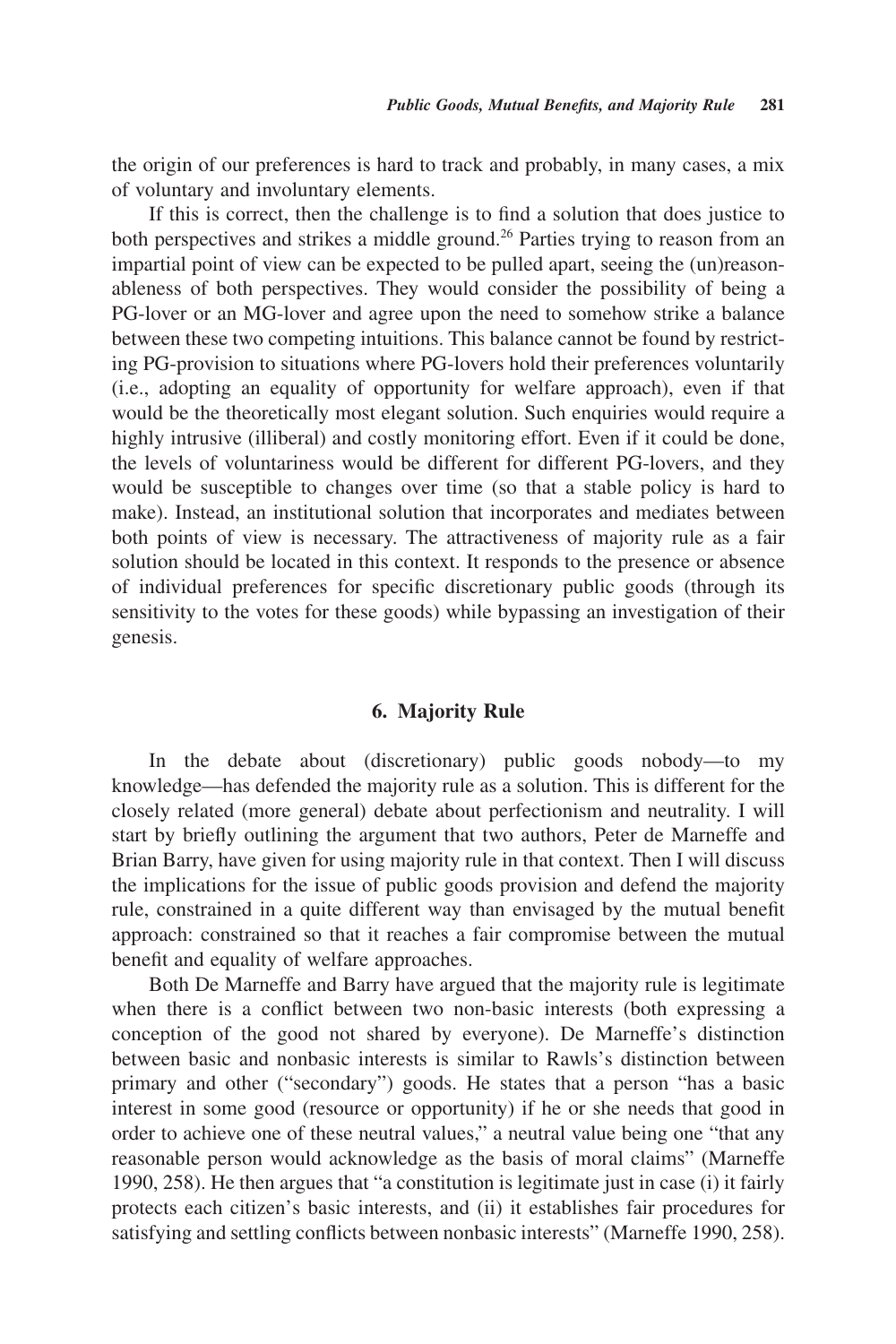Finally, the majority rule is identified as the necessary fair procedure. Thus, like Rawls, De Marneffe proposes a substantive solution to the basic part of his scheme and a procedural solution to the nonbasic part. But unlike Rawls, he opts for the majority rule.

Key to this conclusion is De Marneffe's view of liberal neutrality. Neutrality requires that people accept a certain arrangement as protecting their basic interests. Over and above these basic interests, however, a liberal constitution should not take a stand. Here, there is scope for the democratic process, in which considerations of the good have free play:

The point is that if the interests of two reasonable people conflict and neither can point to some neutral value as sufficient reason why he should get what he wants, then the only justification that both can accept for things going one way or the other is that the framework of basic laws in which such conflicts are decided is itself justifiable to both of them. (Marneffe 1990, 273)

The idea that there is no "neutral value" at stake refers to the fact that only the protection of basic interests is warranted by "neutrality of grounds." What De Marneffe calls "concrete neutrality" is not a legitimate ideal of liberal neutrality. Whereas for Rawls neutrality warrants unanimity (effectively removing discretionary goods from the political agenda), for De Marneffe the majority rule qualifies as a sufficiently fair decision procedure. Brian Barry reaches a similar conclusion in his discussion of justice as impartiality. For Barry too the implications of neutrality have to be split into two parts. For those issues "that in the nature of the case cannot be resolved without giving priority to one conception of the good over others," we should accept the majority rule as the fair procedure (Barry 1995, 144–45).<sup>27</sup>

What emerges from these two authors is the idea that the majority rule has strong cards in situations where a decision *needs* to be taken in which one of two opposing interests wins. These are situations in which doing nothing is not an option. The unanimity rule—with its near-sure promise of paralysis—is especially problematic in these situations. Does this consideration militate in favor of the majority rule when making decisions about discretionary public goods? Here, it should be reminded that de Marneffe and Barry are writing about perfectionist political decisions in general, not about the specific problem of discretionary public goods provision. While it may sometimes be the case that nonbasic interests conflict and the state needs to take a decision, for discretionary public goods no such practical urgency is present. There also is the perfectly feasible strategy of not providing any discretionary public goods at all. We are not in what Jeremy Waldron has called the "circumstances of politics," in which people need to take a collective decision in the face of disagreement about the content of that decision (Waldron 1999, 101). This is because, after necessary goods have been provided, there already is a coordination rule in place: market provision. Additional public goods will only be delivered once there is a political procedure which leads to that outcome, but coordination will not break down in the absence of such a procedure.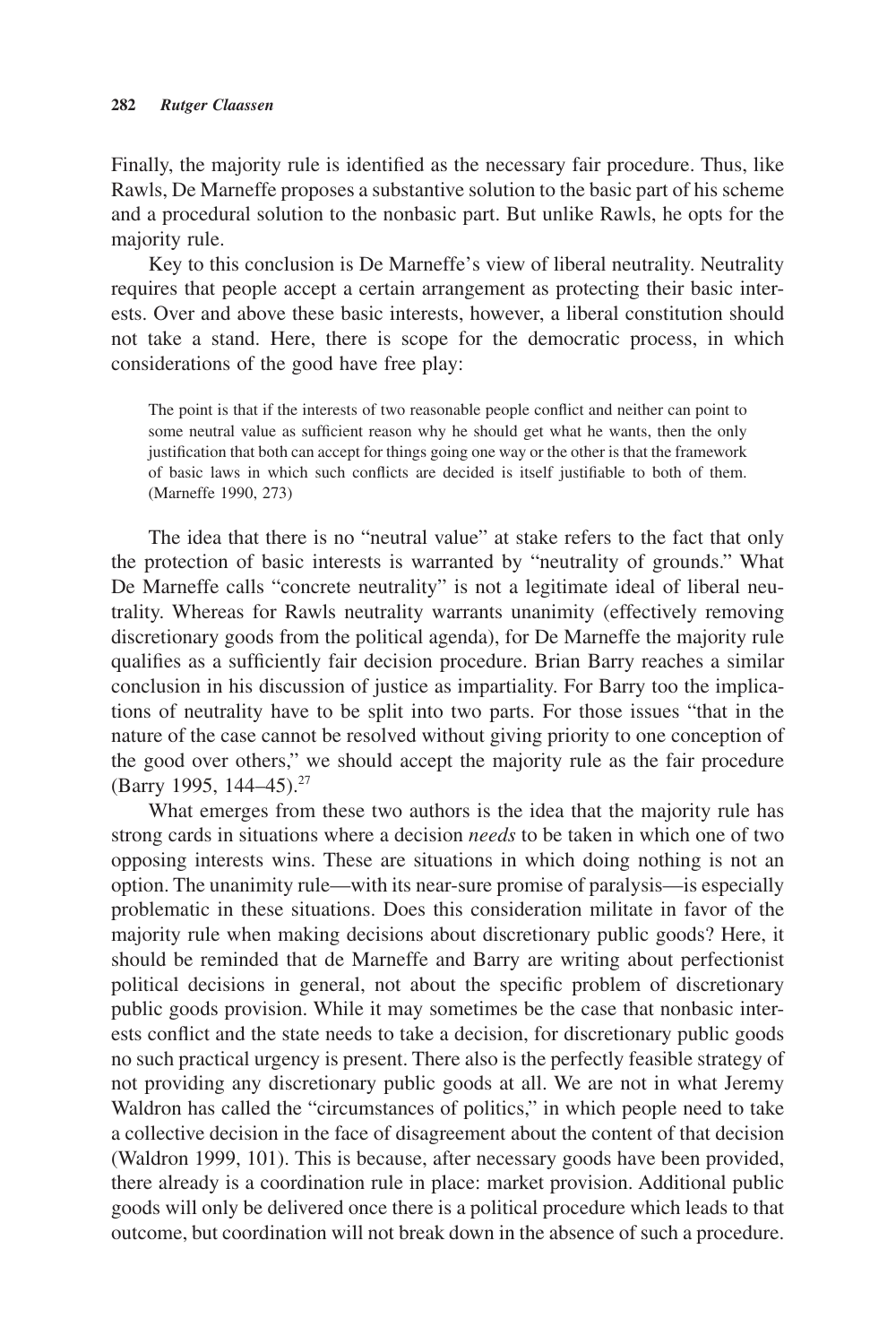The case for majority rule for discretionary public goods does not rest on its ability to solve a deadlock in situations where something needs to be done.

Still, we can and should take over De Marneffe's and Barry's idea that neutrality with respect to nonbasic interests points in the direction of majority rule. But this should not be interpreted as neutrality toward specific conceptions of the good (such as the ones held by PG-lovers and MG-lovers) but as neutrality between two perspectives on what it is to have a preference for discretionary public goods in the first place. The majority rule is able to provide a fair compromise between two conflicting interests that parties assessing the situation impartially may recognize; not to have to pay for other people's preferences versus being in a situation where other people's pay is needed to satisfy one's own preferences. However, there are important qualifications to be made. The majority rule only brings such a fair compromise under certain conditions. This can be shown by thinking through the consequences of discretionary public goods provision in an imaginary closed economy consisting of MG-lovers and PG-lovers, who contribute an equal amount to domestic production (to sidestep problems of justice arising from differentials in effort, talent, or hours worked). They all spend part of their budget on taxes for necessary public goods, and then are faced with the political question of how to spend the remaining discretionary budget: on a single market good  $x$  (as the MG-lovers want), or on additional taxes for a single necessary public good *y* (as the PG-lovers want), or on a mix of both. By way of illustration, consider a highly simplified ten-person economy, with a 10,000 annual product per person and 3,000 in taxes per person for necessary goods (see Table  $1$ ).<sup>28</sup>

First, under the mutual benefit approach, no public goods are provided. The MG-lovers' resources are spent on market goods, the PG-lovers' resources are wasted (they do not find a consumptive destination). If for simplicity sake, we assume that the welfare level of both groups is equal to their resources, then MG-lovers have a welfare level that is equal to their full personal after-tax budget (i.e., 7,000), while PG-lovers' welfare level is zero. Following the reasoning in the previous section, this solution is unfair to PG-lovers, since they do not receive any opportunity to satisfy their preferences, while MG-lovers receive a full opportunity to do so. Resources lie idle in the hands of PG-lovers to their own frustration. They would like to be taxed but cannot make the government tax them (and others) and provide at least some units of the public good (the whole setup assumes equal taxes for every person, i.e., disregarding one's preferences).<sup>29</sup>

Second, now consider the application of the equality of welfare approach. This approach leads to the opposite result. Now both parties contribute an additional tax to make discretionary public goods provision possible up to the point where the welfare levels of both parties are equalized (at 6,364, see the fourth column in Table 1). Following the reasoning in the previous section, this situation is unfair to MG-lovers, for they have to pay a subsidy to PG-lovers, while PG-lovers do not have to bear any consequences of their preferences. The equality of welfare approach and the mutual benefit approach provide the outer boundaries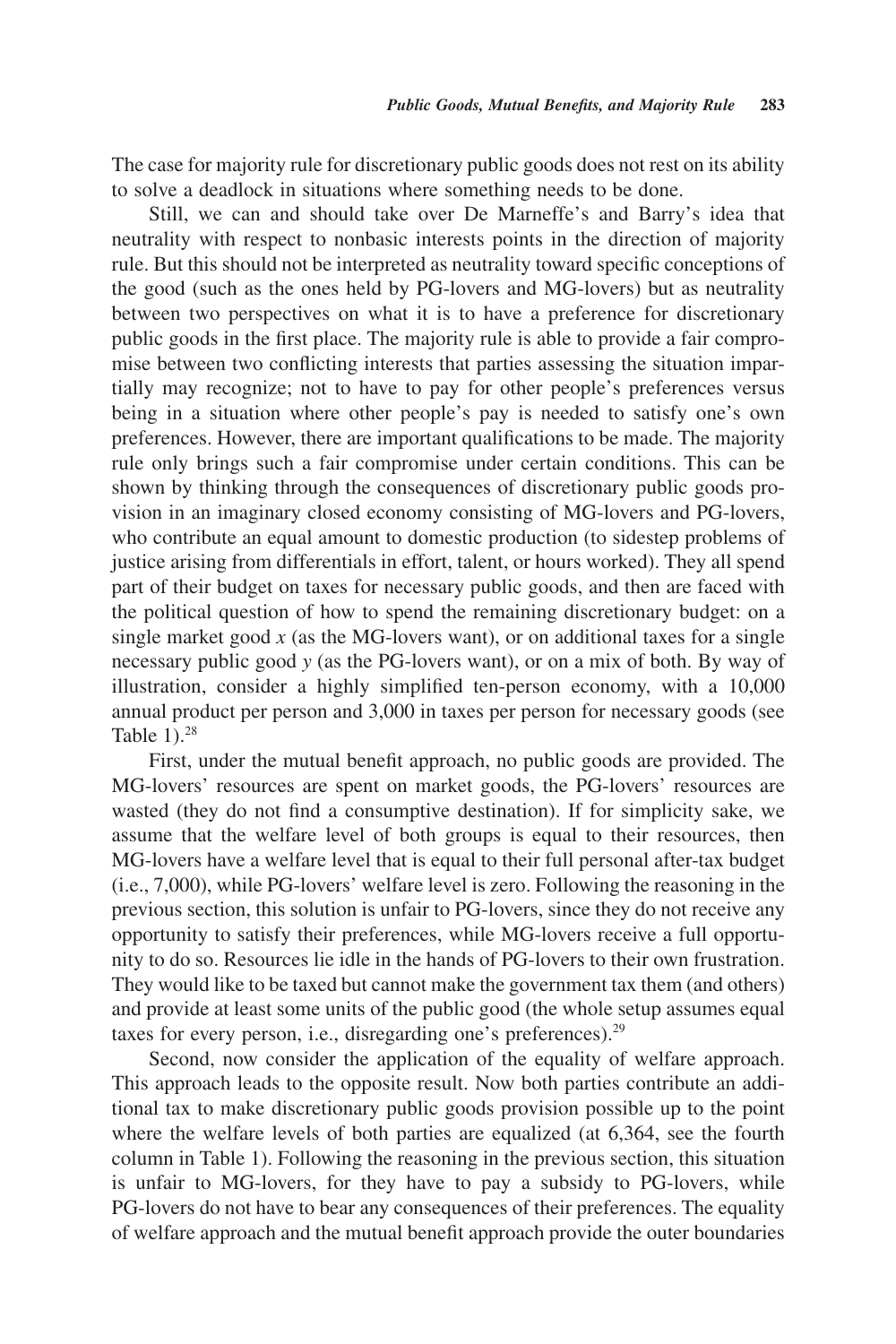of what is fair. A fair tax, in the example would be in between what these two approaches prescribe (in the example in Table 1,  $0 < t < 636$ ).

Third, now introduce the majority rule and assume self-interested voting. The effect of this rule is highly advantageous to the majority, whether it consists of MG-lovers or PG-lovers. Both groups, when in the majority, can exploit the minority. When MG-lovers are in the majority, the outcome is equal to the mutual benefit approach: there is no public goods provision at all. When PG-lovers are in the majority they will impose a tax on MG-lovers (and themselves) that equals everyone's discretionary budget (i.e., 7,000). Everything goes to the state. PG-lovers will reach a welfare level that is much higher than it would be under the equality of welfare approach while reducing MG-lovers' share to zero. The majority rule functions as a threshold which provides a considerable hurdle for PG-lovers and a considerable protection for MG-lovers against exotic and easy-made claims for public support. But once the hurdle of a majority is taken, the tables are turned and the majority rule allows PG-lovers to exploit the MG-loving minority.

This reveals that the majority rule *need not* bring us what we were looking for: a fair compromise between the mutual benefit approach and the equality of welfare approach. This seems a disappointing conclusion. However, we have to acknowledge the force of the consideration in the previous section that we cannot theoretically determine a uniquely fair compromise beyond establishing its boundaries. For the sake of illustration, the third column in Table 1 shows one out of many possible compromises, created by literally "splitting the difference" between the tax levels (hence MG-lovers' contributions, their sacrifices to PG-lovers) under the mutual benefit approach and under the equality of welfare approach. This particular compromise seems reasonable in some situations (like situation A in Table 1) but it leads to counterintuitive results in other situations (like situation B).30 This suggests that the compromise must somehow be adjusted to take account of the relative proportions of both groups, but to what extent, remains an open question. So I conclude that what is acceptable will all depend. Other possible compromise solutions will have other advantages and drawbacks, which need to be situationally assessed. We can only theoretically determine the outer boundaries between which such a compromise must be found, but we need democratic deliberation and voting to establish one specific compromise.

In conclusion, we therefore need to accept the majority rule under a quite different "constraint" or qualification. The majority procedure is unavoidable to find a balanced solution somewhere in between the extremes that would be yielded by the mutual benefit approach and the equality of welfare approach. However, it will only work if neither PG-lovers nor MG-lovers try to get the maximum out of a majority position. MG-lovers will have to be willing to tax and spend some resources on discretionary public goods, even if they could enforce a distribution of all goods to market-based consumption. They will have to put a helping hand to the minority. Similarly, a majority of PG-lovers will have to be willing to reduce the tax burden meant to collect resources for their public goods to make sure that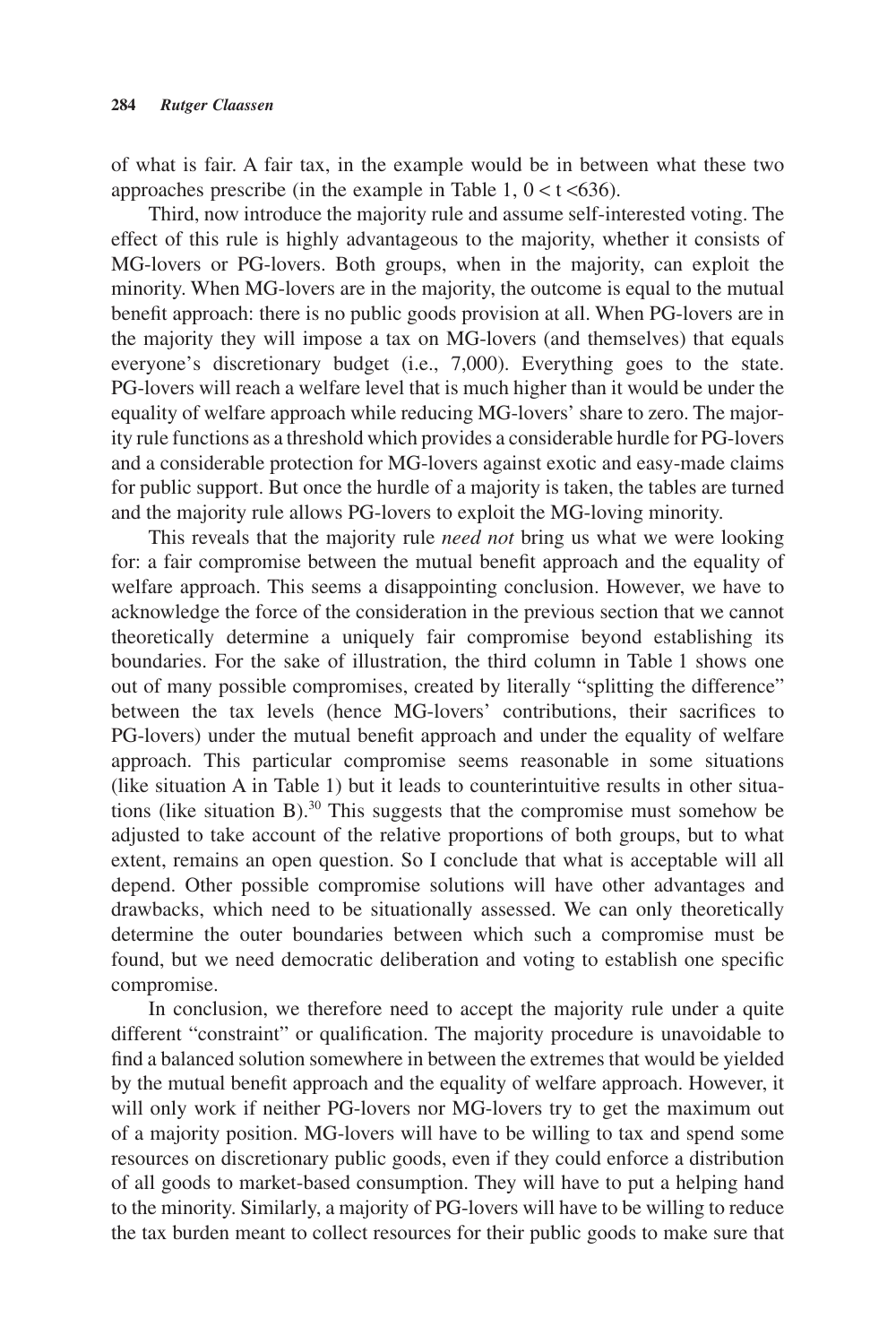|                                              | Mutual<br><b>benefit</b><br>approach | Majority<br>rule | Example of a<br>compromise<br>solution | Equality of<br>welfare<br>approach |
|----------------------------------------------|--------------------------------------|------------------|----------------------------------------|------------------------------------|
| <b>Situation A: 8 MG-lovers, 2 PG-lovers</b> |                                      |                  |                                        |                                    |
| Size of tax pro person                       | $\Omega$                             | $\Omega$         | 318                                    | 636                                |
| Welfare level of MG-lover                    | 7.000                                | 7.000            | 6,682                                  | 6,364                              |
| Welfare level of PG-lover                    | $\Omega$                             | $\Omega$         | 3,180                                  | 6.364                              |
| <b>Situation B: 2 MG-lovers, 8 PG-lovers</b> |                                      |                  |                                        |                                    |
| Size of tax pro person                       | $\theta$                             | 7.000            | 318                                    | 636                                |
| Welfare level of MG-lover                    | 7.000                                | $\Omega$         | 6,682                                  | 6.364                              |
| Welfare level of PG-lover                    | $\theta$                             | 70,000           | 3180                                   | 6,364                              |

Table 1. Discretionary public goods provision in a ten-person economy<sup>31</sup>

MG, market goods; PG, public goods.

MG-lovers are not enslaved to work for the satisfaction of their (PG-lovers') preferences.

# **7. Conclusion**

If anything, I hope the argument of this paper has helped to loosen the grip of the mutual benefit approach. The main message is that we have good reasons to reject the dominant Paretian thinking about discretionary public goods, even when we accept its focus on individual benefits. We do not have to resort to perfectionism (either in its paternalist or intrinsic value variation) to be able to escape the limitations imposed by the paradigm of mutual benefit. We can rely on normal democratic processes to define just solutions for the provision of discretionary public goods, albeit under the constraint presented in the previous section.

It may be helpful to compare the conclusions I have reached to our thinking on necessary public goods. The conventional view is that necessary goods are necessary for everybody in order to be able to realize their conception of the good. But while this general statement is true, it hides the fact that individuals differ in their use of these goods. Some will require much more health-care costs than others. Some will spend more years in the education system than others. Some (let's say: representatives of NGO's pleading in favor of a radical cause) will benefit from freedom of speech more directly than others. All of this is justified because *ex ante*—imagining ourselves as parties in an original position—we want to ensure that we have access to these goods for ourselves. A just basic structure is an insurance policy for necessary goods, and we accept differential benefits once we enter real life just as we accept them under any insurance policy. Indeed, we may accept making a net loss (one's tax contribution minus one's consumption) on some basic goods compared to a situation where we would have had no insurance and had to buy them privately. What I have done in this paper is to extend this kind of thinking to discretionary public goods. We may *ex ante* accept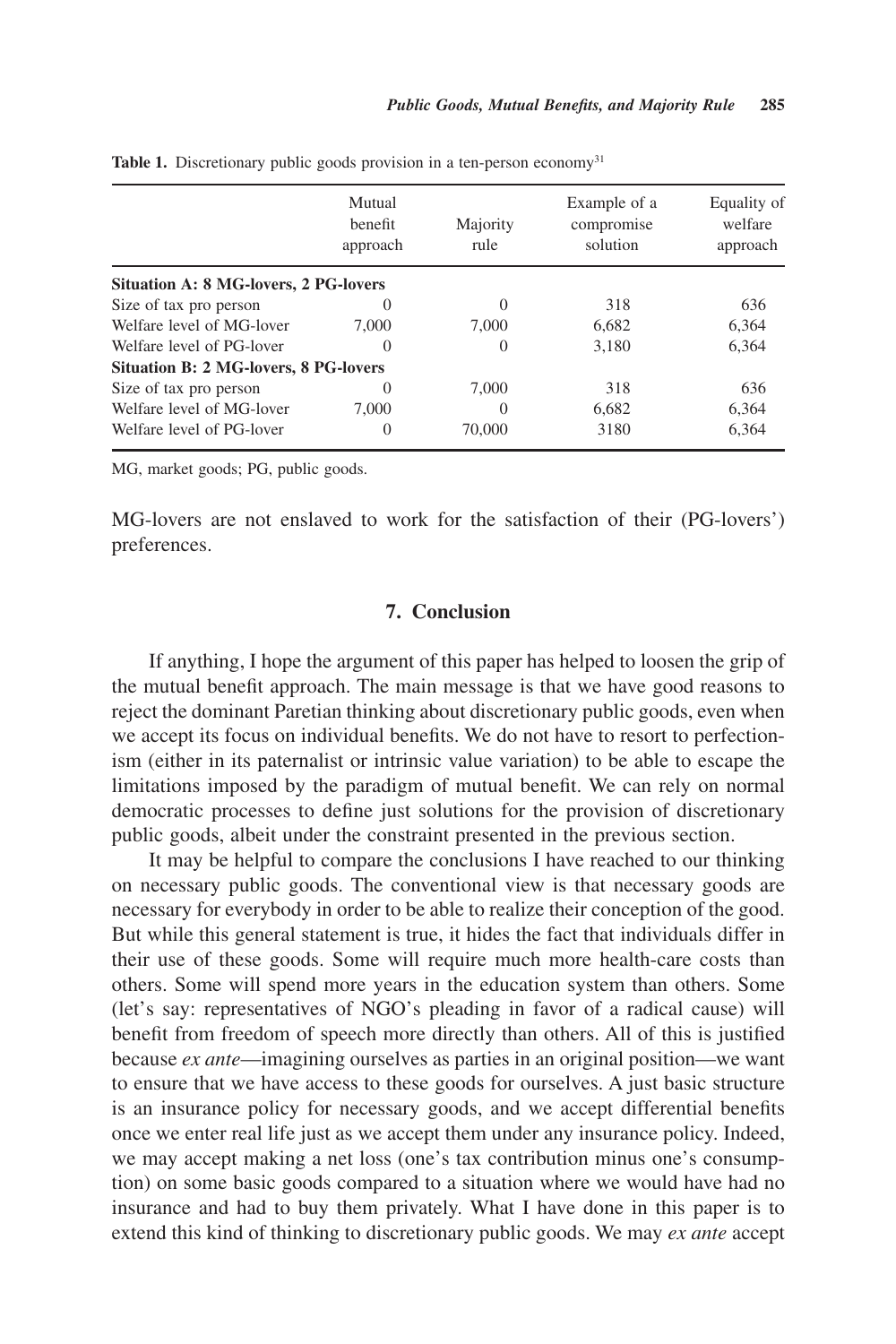differential benefits on discretionary public goods provision as an insurance against being a PG-lover.

However, as with real insurance we may want to make sure that incentives for moral hazard are held in check. We may be worried about tendencies on the part of PG-majorities to use the majoritarian system to overburden the entire community with public goods claims. The worry is not so much that outcomes aren't strictly equal (that is all in the game) but the usurpation of all discretionary social resources for public goods consumption. This suggests a constraint on majoritarian decision making that is different from the one defended by the mutual benefit approach: that a PG-loving majority should be willing to use its voting power to establish a fair compromise between its interests and that of a MG-loving minority. As a courtesy in the other direction, a MG-loving majority should be willing to help a PG-minority to reach some satisfaction of its preferences. All kinds of arguments may be used to convince the other side that this is reasonable. Here even considerations of intrinsic value (see section 4) may return to the table. This leaves open several different ways of organizing the democratic process. In this paper, I have argued that discretionary public goods provision is legitimate if majority decision making reaches a solution that falls in between what would be generated under the mutual benefit approach or the equality of welfare approach. *How* exactly the process of public deliberation and voting is to reach such an outcome can be left open. Complex matters of democratic culture as well as institutional structure, in different socio-historical contexts, would need to be taken into consideration to be able to say more about that. What has been crucial for the argument here is that majority rule does not simply turn into a tyranny of the majority. This paper has confirmed in the context of public goods provision what we already know from other contexts—that majoritarian decision making is more helpful to balance different kinds of claims than thinking in terms of unanimity, but that an understanding of democracy that leads to a tyranny of the majority is an impoverished conception of democracy.

*The author would like to thank Helene Landemore, Simon Otjes, and Wouter Vermeulen for their comments on previous drafts. A special thanks goes to two referees for this journal who greatly helped improve this paper. The author also thanks audiences at the Leiden University Institute of Political Science's lunch lecture series and at the Midwest Political Science Association's 2011 annual conference. This research has been supported by a 3-year Veni-grant from the Netherlands Organisation for Scientific Research*.

#### **Notes**

<sup>&</sup>lt;sup>1</sup> I take the term "discretionary" from George Klosko (Klosko 1987; 1990).

<sup>&</sup>lt;sup>2</sup> David Miller states that given the political importance of public goods provision, there is surprisingly little discussion of this question in political philosophy (Miller 2004, 127). One may always quarrel over what is "a lot of literature," but he is surely right that there is relatively little.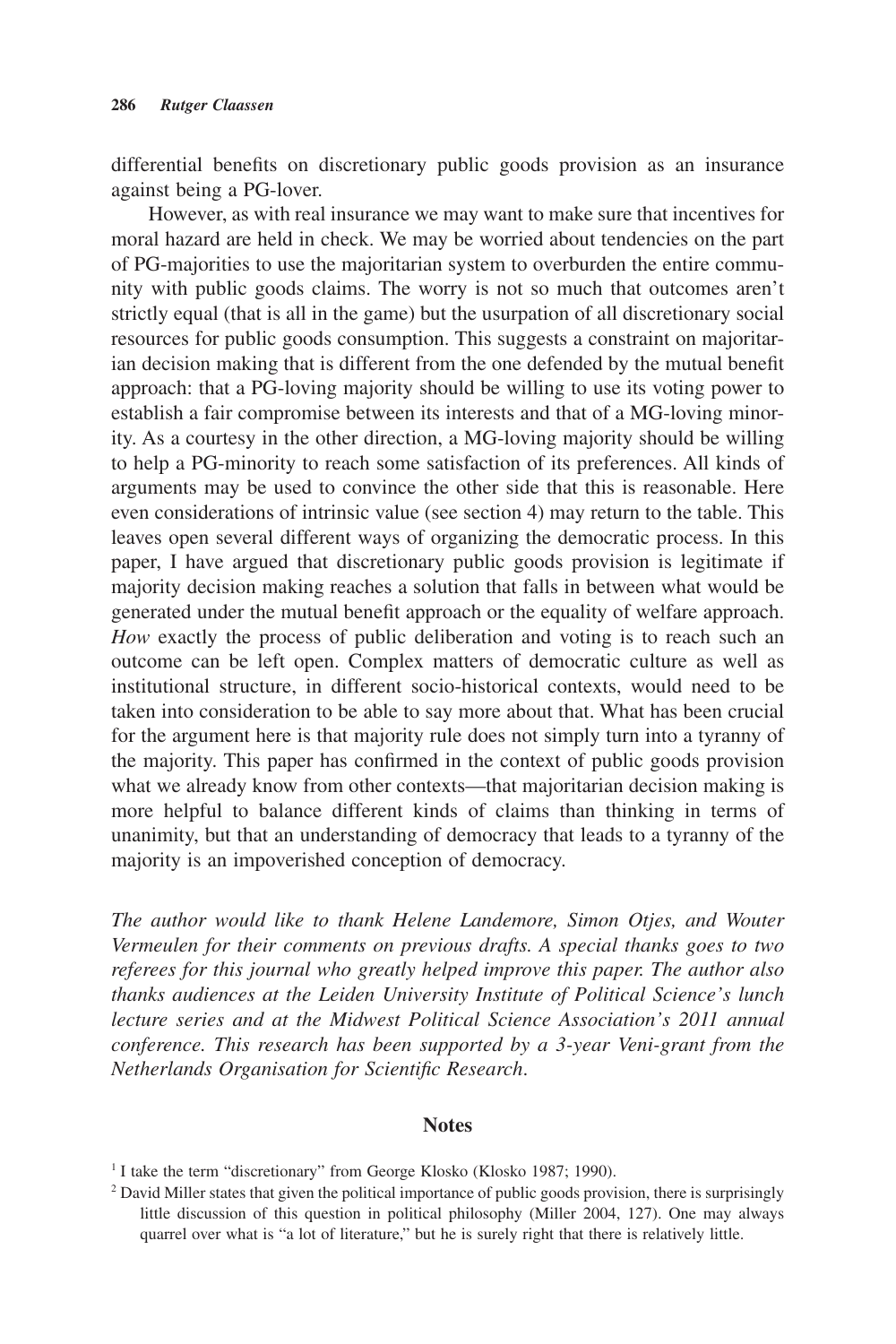- <sup>3</sup> Sometimes slightly different characterizations are given instead, such as "jointness in supply," "indivisibility," and others. For an overview see, Cullity (1995).
- <sup>4</sup> The word "provide" may seem misleading here. In some cases, it may be more efficient for governments not to deliver public goods in kind themselves but subcontract private providers or distribute earmarked budgets (vouchers) to consumers to buy goods on the market (Barr 2004, 89–92). If in these cases, (financial and political) responsibility for the successful delivery of public goods to citizens remains with the government, one might still interpret these schemes as "public goods provision." It is the coercion in taxation to collect the necessary funds which is essential to overcome free riding.
- <sup>5</sup> Strictly speaking, the economic theory could be defended against what follows by saying that even if a public good is not preferred by every citizen and in that sense its provision cannot be Pareto efficient, it can still be efficient in the Kaldor–Hicks sense (losers could be compensated by winners). This will not satisfy those theorists (introduced in the next section) who think it is problematic to contribute to but not benefit from these goods. It also does not satisfy those who dispute the normative status of individual preferences, for purposes of political decision making (sections 5 and 6). I thank one of the reviewers of this journal for pressing me to clarify this point.
- <sup>6</sup> Necessary public goods resemble primary goods *only* in that just as primary goods, they are goods "every man is presumed to want." This should not be taken to mean that all of Rawls's primary goods are necessary public goods, since, evidently, some of his primary goods are private goods (such as income and wealth).
- <sup>7</sup> Obviously, preservation of many environmental goods may classify as necessary for (intergenerational) justice.
- <sup>8</sup> The idea of unanimity was introduced by Knut Wicksell. He assumed that if all citizens benefited from a package of public goods, it would attract unanimous support.
- <sup>9</sup> Rawls in his section on "economic systems" endorses the standard theory of public goods. After explaining the technical characteristics leading to the problem of free riding, he states: "*Assuming* that the public good is to everyone's advantage, and one that all would agree to arrange for, the use of coercion is perfectly rational from each man's point of view. Many of the traditional activities of government, insofar as they can be justified, can be accounted for in this way" (Rawls 1999 [1971], 236, my italics). Rawls doesn't discuss this assumption. This may easily mislead readers to think he embraces the economist's theory of public goods unqualifiedly and has completely missed the unequal benefits problem. The passages on unanimity and the exchange branch show that he does see the problem, but then one wonders why this is *not* reflected in the section on economic systems. Perhaps, Rawls has overseen the consequences of his anti-perfectionist views for his endorsement of the economic theory. A further complication is that Rawls's idea of the exchange branch cannot easily be reconciled to his later insistence that justice as fairness is restricted to constitutional essentials, so that all other matters can be taken up by normal (majoritarian) democratic processes. Unfortunately, the exchange branch doesn't reappear in his later works. Even in *Theory*, the question is complicated, since Rawls, besides his endorsement of the exchange branch, also states: "Thus on many questions of social and economic policy we must fall back upon a notion of quasi-procedural justice: laws and policies are just provided that they lie within the allowed range, and the legislature, in ways authorized by a just constitution, has in fact enacted them" (Rawls 1999 [1971], 176). Since his theory of the exchange branch seems to be his more specific statement for the issue of public goods, I take it that it overrules his preference for majority rule for the "many questions of social and economic policy" addressed in this passage.
- <sup>10</sup> An exception is David Schmidtz, who has argued for a conclusion that is even stricter than Rawls's: that only those public goods should be provided which are necessary to "preserve a cooperative society" (Schmidtz 1991, 158). This seems to rule out provision of additional public goods, *even if* unanimously consented to (but since he doesn't discuss this, we cannot be completely sure). See also N. Scott Arnold, who settles on "vast majority" instead of unanimity. See Arnold (2009), 157.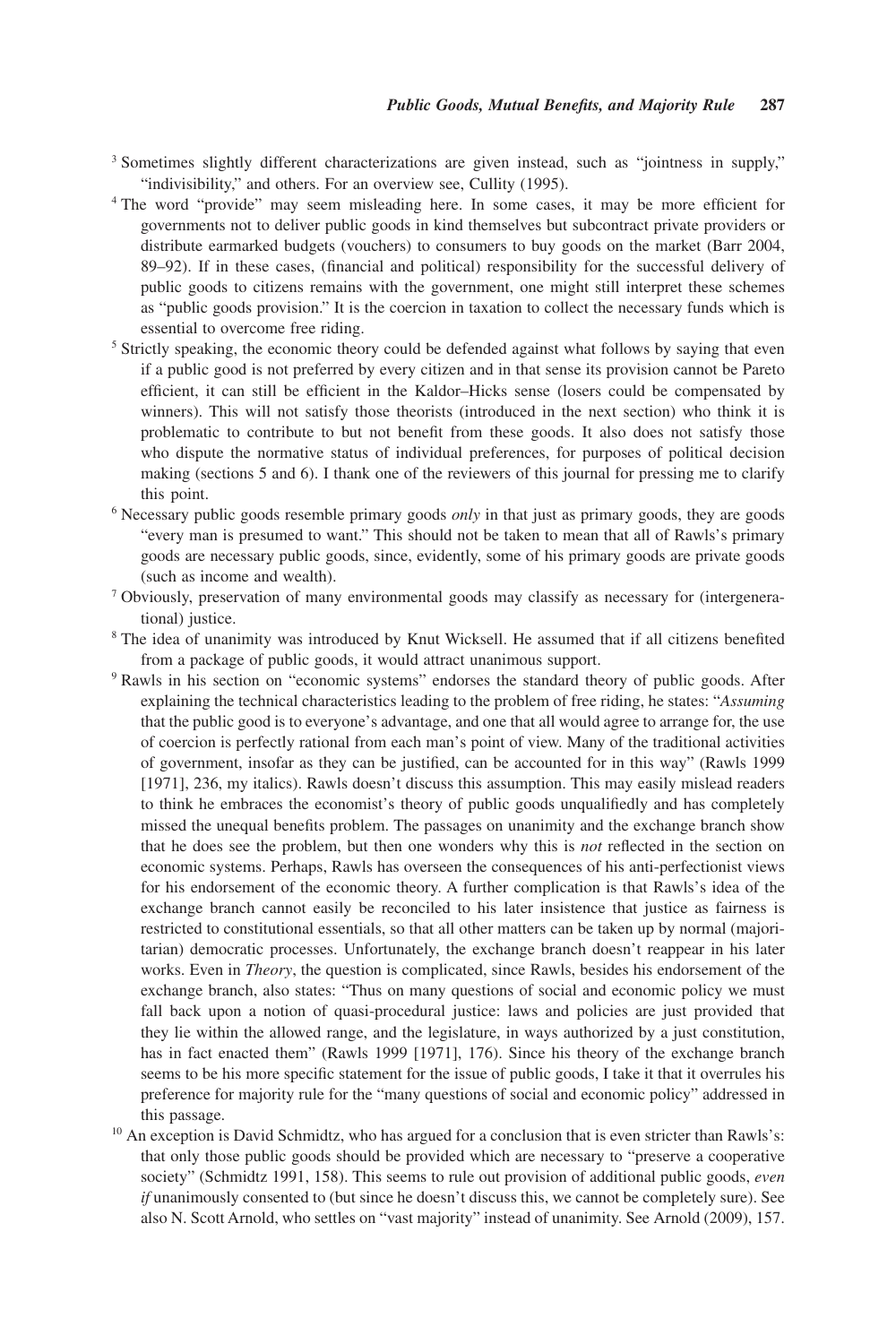- $11$  Joel Feinberg argues that we should agree to a majority rule which makes us "win some and loose some" (Feinberg 1988, 311–16). In the context of arts subsidies, he calls this "rotational justice" (Feinberg 2003, 106–07). Friedrich Hayek hints at this solution (Hayek 1982, 44). See also Gaus (2011), 534–38.
- $12$  For reasons of simplification, I leave a third category of public goods that Miller mentions, those necessary for sustaining the identity of the community, out of consideration.
- <sup>13</sup> Buchanan does consider a single public good but argues that with a suitable tax system everybody could derive a net benefit from its provision. Since the idea of a package is more widespread, I will henceforth follow Miller.
- <sup>14</sup> One could imagine these being safeguarded by a constitutional rule or by a strong informal norm in the political community (in both cases it will of course be hard in practice to judge when the constraint is being met—this might itself come up for political debate).
- <sup>15</sup> For example, Steven Wall comes close to it, but his argument ultimately hinges on intrinsic value, which I discuss below (see Wall 1998, 214). This is also the case for Feinberg (to be discussed below).
- <sup>16</sup> Along perfectionist lines, one could complement the paternalist argument by arguing that the coerciveness of taxation is exaggerated. See Raz (1986), 417–18.
- $17$  I leave aside another potential objection against this type of reasoning, that the metaphysical status of intrinsic values is shaky.
- <sup>18</sup> Klosko has given a variation, arguing that a citizen can be obligated to support the provision of a package of discretionary goods when this is decided through a fair procedure and when "the discretionary goods are required for the provision of presumptive goods" (Klosko 1992, 92) ("presumptive goods" is his term for necessary goods).18 He calls this the "indirect argument": discretionary goods are justified indirectly, when they are necessary to make the provision of presumptive goods work well. This solves the discretionary good problem by dismantling it. The question is what to do with those goods for which such an indirect argument cannot plausibly be made.
- <sup>19</sup> This is essentially the same assumption we encountered earlier when discussing the standard economic theory of public goods (section 2).
- $20$  Similarly, Daniel Hausman argues that not everyone would consent to engage in the perfect market, given their different conceptions of the good life: "It is not true that *every* rational agent would consent to the ground rules of a PCM. One reason might be that some agents prefer to live in ways that a PCM and the economic development that results render impossible" (Hausman 1989, 322).
- <sup>21</sup> Obviously, it is the B-clause that is of importance to us here. We can assume that the problem of the untalented is solved by redistributing (state) institutions; this leaves the problem of public goods provision untouched.
- $^{22}$  He goes on to argue that there is a contractual argument in favor of the latter group (preferring nonmarket institutions), on the principle that "what one groups stands to lose is weightier than what the other stands to gain" (Scanlon 1977, 64). However, this general priority toward nonmarket institutions seems to me to be highly speculative (indeed, Scanlon does not provide an argument for it).
- <sup>23</sup> I leave out of consideration that MG-lovers also impose costs upon others, at least in the form of public goods the state needs to provide to make the market function well (laws and courts, antitrust agencies, etc.). Also, consumption of market goods imposes costs on others to the extent that market goods are positional in character; which is likely to be the case at higher levels of welfare. See Hirsch (1999 [1976]) and Frank (1999).
- <sup>24</sup> I thank a reviewer of this journal for suggesting this interpretation and pressing me to clarify my position on this point.
- $25$  I abstract from the fact that as a consequence of the equality of welfare approach, we should also grant MG-lovers with expensive market tastes which were involuntarily formed a claim to compensation from others (both MG- and PG-lovers).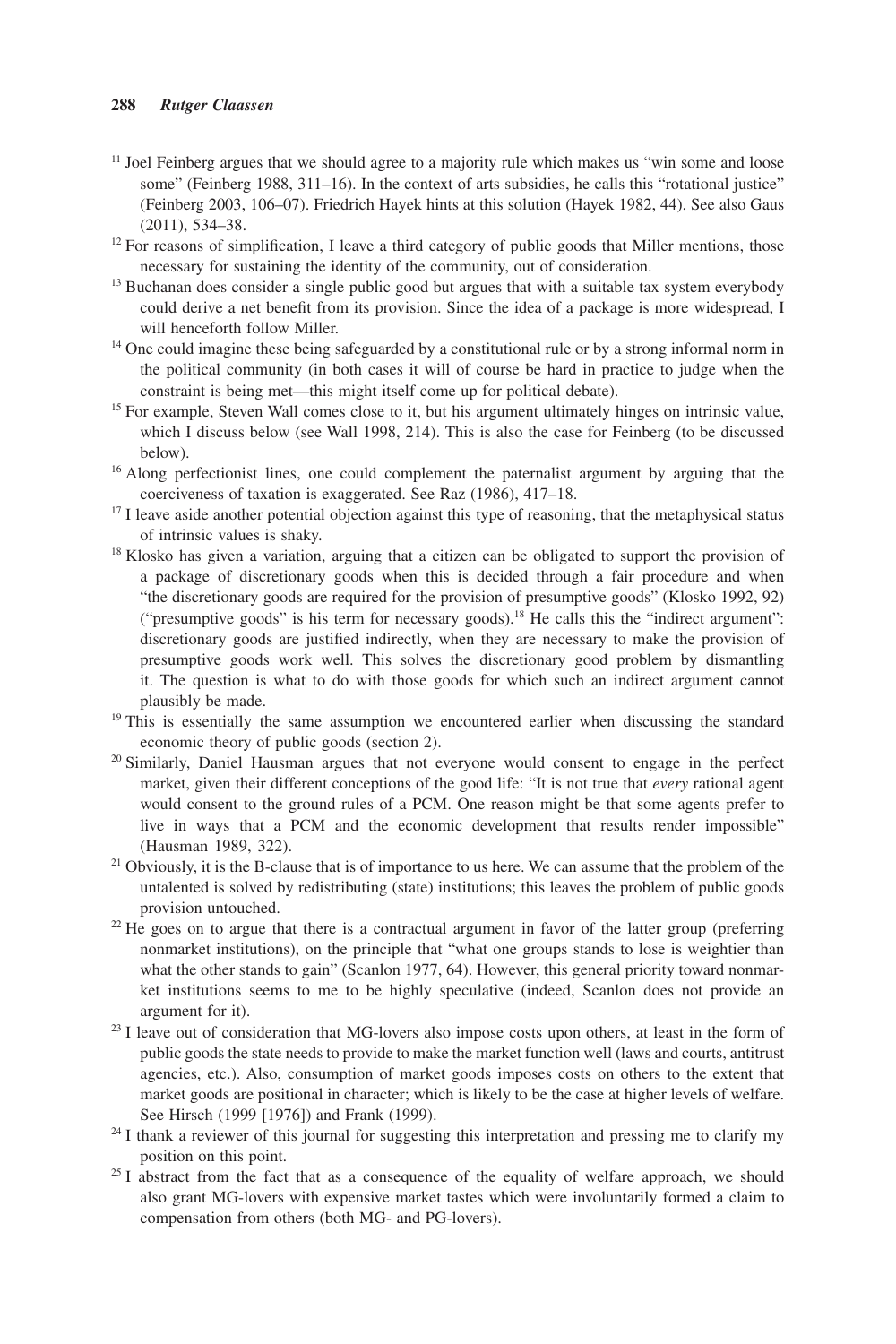- $^{26}$  I leave open the question to what extent individualized contributions (user fees) should be required for impure public goods. These contributions may be seen as an important way to avoid the dilemma posed here, at least for impure public goods, and make every group bear the burden of its own choices.
- $27$  Similarly, in the context of the debate on arts subsidies, Samuel Black has argued in favor of the majority rule (Black 1992).
- $28$  The following example relies on the (admittedly unrealistic) assumption that amounts in euros linearly track welfare, defined in terms of preference satisfaction, and there is no law of diminishing returns (1 euro equals 1 unit of utility across the board).
- $29$  If we could tax according to preferences, PG- and MG-lovers could each spend their full budget on their preferences. But it seems to me important not to lift this assumption (and assume the problem away), for in real-world circumstances information constraints and incentives for strategic preferences revelation have always prevented differential taxation on this basis. Note that even if we could track preferences, then there would be the problem of excluding non-payers from use (by contrast if we can somehow track preferences through use of the public good itself, then it seems we can also exclude non-payers, so that there isn't a real public good anymore).
- <sup>30</sup> In situation A, the welfare level of both groups is roughly in between the results under the two extreme approaches, which seems acceptable. In situation B, the same compromise requires a PG-loving majority to forgo an exceptionable advantage and give MG-lovers a higher welfare level than themselves—this seems too much to ask for.
- <sup>31</sup> The tax in the Equality of Welfare Approach is calculated by equating the welfare levels; that is, W<sub>m</sub>=W<sub>p</sub>. This yields 7,000 – t = 10t –> t = 636. The welfare level of MG-lovers is determined by  $W_m = 7,000 - t$ . The welfare level of PG-lovers is determined by  $W_n = 10t$ .

## **References**

- Arneson, Richard. 1989. "Equality and Equal Opportunity for Welfare." *Philosophical Studies* 56: 77–93.
- Arnold, Scott N. 2009. *Imposing Values: An Essay on Liberalism and Regulation*. Oxford: Oxford University Press.
- Baker, Edwin C. 2002. *Media, Markets, and Democracy*. Cambridge: Cambridge University Press.
- Barr, Nicholas. 2004. *Economics of the Welfare State*, 4th ed. Oxford: Oxford University Press.

Barry, Brian. 1995. *Justice as Impartiality*. Oxford: Oxford University Press.

- Black, Samuel. 1992. "Revisionist Liberalism and the Decline of Culture." *Ethics* 102: 244–67.
- Buchanan, James. 1975. *The Limits of Liberty: Between Anarchy and Leviathan*. Chicago: The University of Chicago Press.
- Cohen, G.A. 1989. "On the Currency of Egalitarian Justice." *Ethics* 99 (4): 906–44.
- Cornes, Richard, and Todd Sandler. 1986. *The Theory of Externalities, Public Goods and Club Goods*. Cambridge: Cambridge University Press.
- Cullity, Garrett. 1995. "Moral Free Riding." *Philosophy and Public Affairs* 24 (1): 3–34.
- Dworkin, Ronald. 1985. "Can a Liberal State Support Art?" In Ronald Dworkin, *A Matter of Principle*, 221–33. Cambridge, MA: Harvard University Press.
- Feinberg, Joel. 1986. *Harm to Self*. Oxford: Oxford University Press.
	- ——. 1988. *Harmless Wrongdoing*. Oxford: Oxford University Press.
- ——. 2003. " 'Not with My Tax Money!' The Problem of Justifying Government Subsidies for the Arts." In Joel Feinberg, *Problems at the Roots of Law: Essays in Legal and Political Theory*, 103–23. Oxford: Oxford University Press.
- Frank, Robert. 1999. *Luxury Fever: Why Money Fails to Satisfy in an Era of Excess*. Princeton, NJ: Princeton University Press.
- Gaus, Gerald. 2011. *The Order of Public Reason*. Cambridge: Cambridge University Press.
- Gauthier, David. 1986. *Morals by Agreement*. Oxford: Clarendon Press.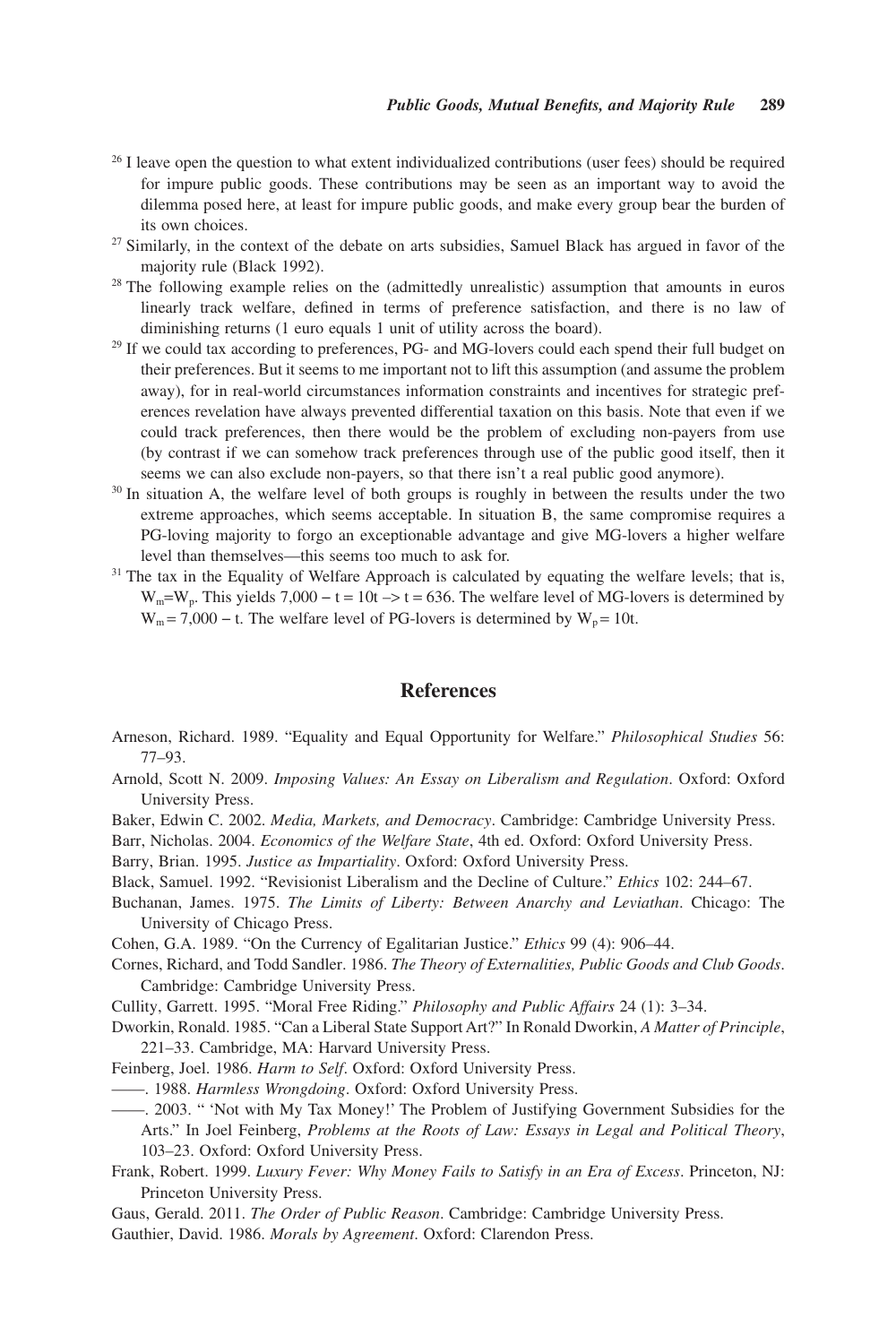- Hannis, Michael. 2005. "Public Provision of Environmental Goods: Neutrality or Sustainability? A Reply to David Miller" *Environmental Politics* 14 (5): 577–95.
- Hart, H. L. A. 1955. "Are There Any Natural Rights?" *Philosophical Review* 64: 175–91.
- Hausman, Daniel. 1989. "Are Markets Morally Free Zones?" *Philosophy and Public Affairs* 18 (4): 317–33.
- Hayek, Friedrich A. 1982. "The Political Order of a Free People." In Friedrich A. Hayek, *Law, Legislation and Liberty: A New Statement of the Liberal Principles of Justice and Political Economy*. London: Routledge.
- Hirsch, Fred. 1999 [1976]. *Social Limits to Growth*. Lincoln, NE: iUniverse.com.
- Klosko, George. 1987. "Presumptive Benefit, Fairness, and Political Obligation." *Philosophy and Public Affairs* 16 (3): 241–59.
- ——. 1990. "The Obligation to Contribute to Discretionary Public Goods." *Political Studies* 38: 196–214.
- ——. 1992. *The Principle of Fairness and Political Obligation*. Lanham, MD: Rowman and Littlefield.
- Kymlicka, Will. 1989. "Liberal Individualism and Liberal Neutrality." *Ethics* 99: 883–905.
- Le Grand, Julian. 1991. "The Theory of Government Failure." *British Journal of Political Science* 21: 423–42.
- Marneffe, Peter de. 1990. "Liberalism, Liberty, and Neutrality." *Philosophy and Public Affairs* 19 (3): 253–74.
- Miller, David. 1989. *Market, State, and Community: Theoretical Foundations of Market Socialism*. Oxford: Clarendon Press.
- ——. 1999. "Social Justice and Environmental Goods." In *Fairness and Futurity: Essays on Environmental Sustainability and Social Justice*, ed. A. Dobson, 151–72. Oxford: Oxford University Press.
- ——. 2004. "Justice, Democracy and Public Goods." In *Justice and Democracy: Essays for Brian Barry*, ed. K. Dowding, R. Goodin, and C. Pateman, 127–49. Cambridge: Cambridge University Press.
- Murphy, Liam, and Thomas Nagel. 2001. "Taxes, Redistribution, and Public Provision." *Philosophy and Public Affairs* 30 (1): 53–71.
- Nozick, Robert. 1974. *Anarchy, State, and Utopia*. Oxford: Blackwell.
- Ostrom, Elinor. 1990. *Governing the Commons: The Evolution of Institutions for Collective Action*. Cambridge: Cambridge University Press.
- Patten, Alan. 2012. "Liberal Neutrality: A Reinterpretation and Defense." *Journal of Political Philosophy* 20 (3): 249–72.
- Rawls, John. 1999 [1971]. *A Theory of Justice*. Revised ed. Oxford: Oxford University Press.
- Raz, Joseph. 1986. *The Morality of Freedom*. Oxford: Clarendon Press.
- Scanlon, Thomas. 1977. "Liberty, Contract, and Contribution." In *Markets and Morals*, ed. Gerald Dworkin, Gordon Bermant, and Peter G. Brown, 43–68. Washington: Hemisphere.
- Schmidtz, David. 1991. *The Limits of Government: An Essay on the Public Goods Argument*. Boulder, CO: Westview Press.
- Sunstein, Cass, and Edna Ullmann-Margalit. 2001. "Solidarity Goods." *Journal of Political Philosophy* 9 (2): 129–49.
- Taylor, Charles. 1995. "Irreducibly Social Goods." In Charles Taylor, *Philosophical Arguments*, 127–45. Cambridge, MA: Harvard University Press.
- Waldron, Jeremy. 1999. *Law and Disagreement*. Oxford: Oxford University Press.
- Wall, Steven. 1998. *Liberalism, Perfectionism and Restraint*. Cambridge: Cambridge University Press.
- Walzer, Michael. 1983. *Spheres of Justice: A Defense of Pluralism and Equality*. New York: Basic Books.